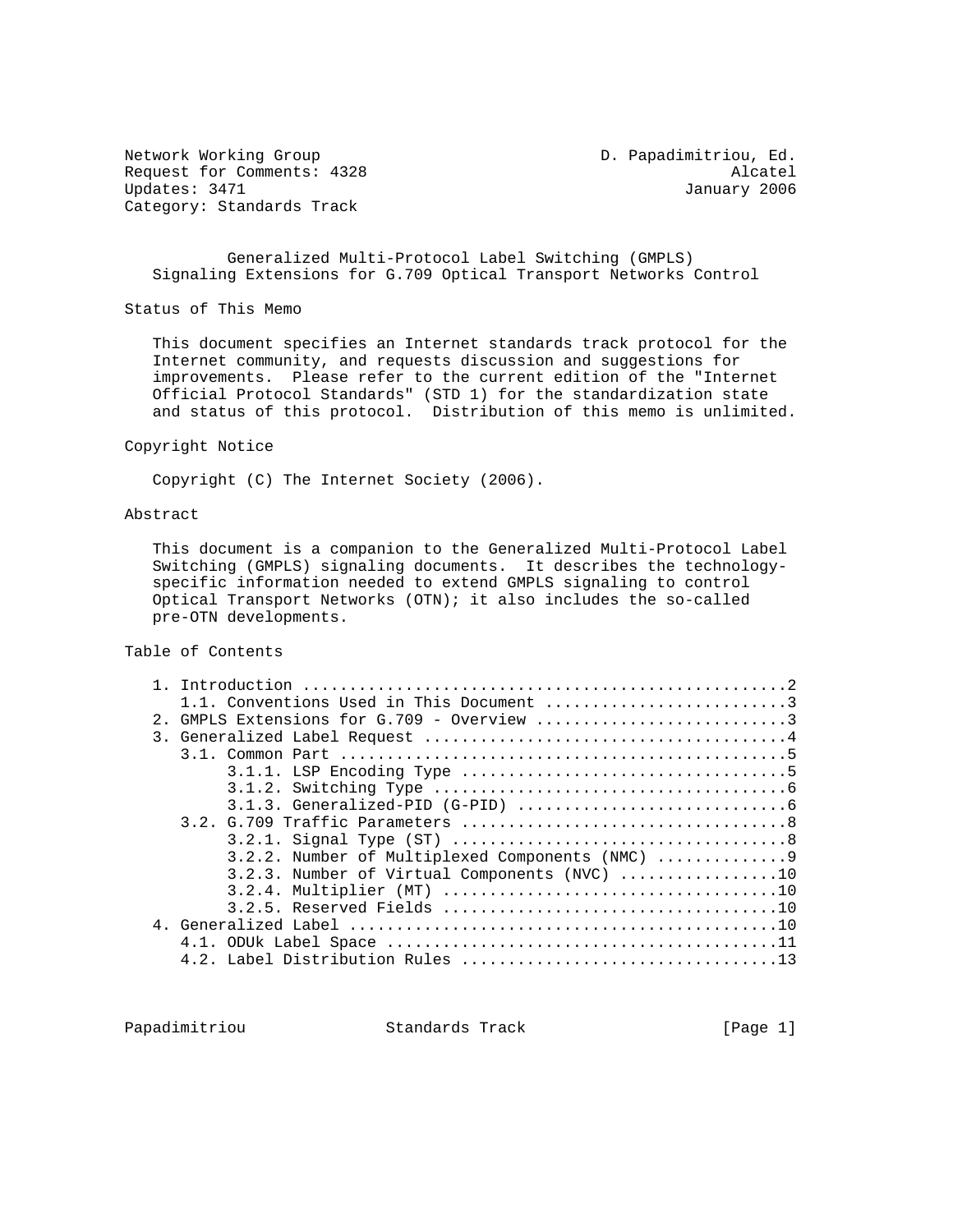| 4.3. Optical Channel Label Space 14         |
|---------------------------------------------|
|                                             |
| 6. RSVP-TE Signaling Protocol Extensions 16 |
|                                             |
|                                             |
|                                             |
|                                             |
|                                             |
|                                             |
|                                             |
|                                             |
|                                             |
|                                             |

# 1. Introduction

 Generalized Multi-Protocol Label Switching (GMPLS) [RFC3945] extends MPLS from supporting Packet Switching Capable (PSC) interfaces and switching to include support of four new classes of interfaces and switching: Layer-2 Switching (L2SC), Time-Division Multiplex (TDM), Lambda Switch (LSC), and Fiber-Switch (FSC) Capable. A functional description of the extensions to MPLS signaling that are needed to support these new classes of interfaces and switching is provided in [RFC3471]. [RFC3473] describes the RSVP-TE-specific formats and mechanisms needed to support all four classes of interfaces.

 This document presents the technology details that are specific to G.709 Optical Transport Networks (OTN) as specified in the ITU-T G.709 recommendation [ITUT-G709] (and referenced documents), including pre-OTN developments. Per [RFC3471], G.709 technology specific parameters are carried through the signaling protocol in dedicated traffic parameter objects.

 The G.709 traffic parameters defined hereafter (see Section 3.2) MUST be used when the label is encoded as defined in this document. Moreover, the label MUST be encoded as defined in Section 4 when these G.709 traffic parameters are used.

 In the context of this memo, by pre-OTN developments, one refers to Optical Channel, Digital Wrapper and Forward Error Correction (FEC) solutions that are not fully G.709 compliant. Details concerning pre-OTN Synchronous Optical Network (SONET)/Synchronous Digital Hierarchy (SDH) based solutions including Section/Regenerator Section overhead (SOH/RSOH) and Line/Multiplex Section overhead (LOH/MSOH) transparency are covered in [RFC3946].

Papadimitriou **Standards Track** [Page 2]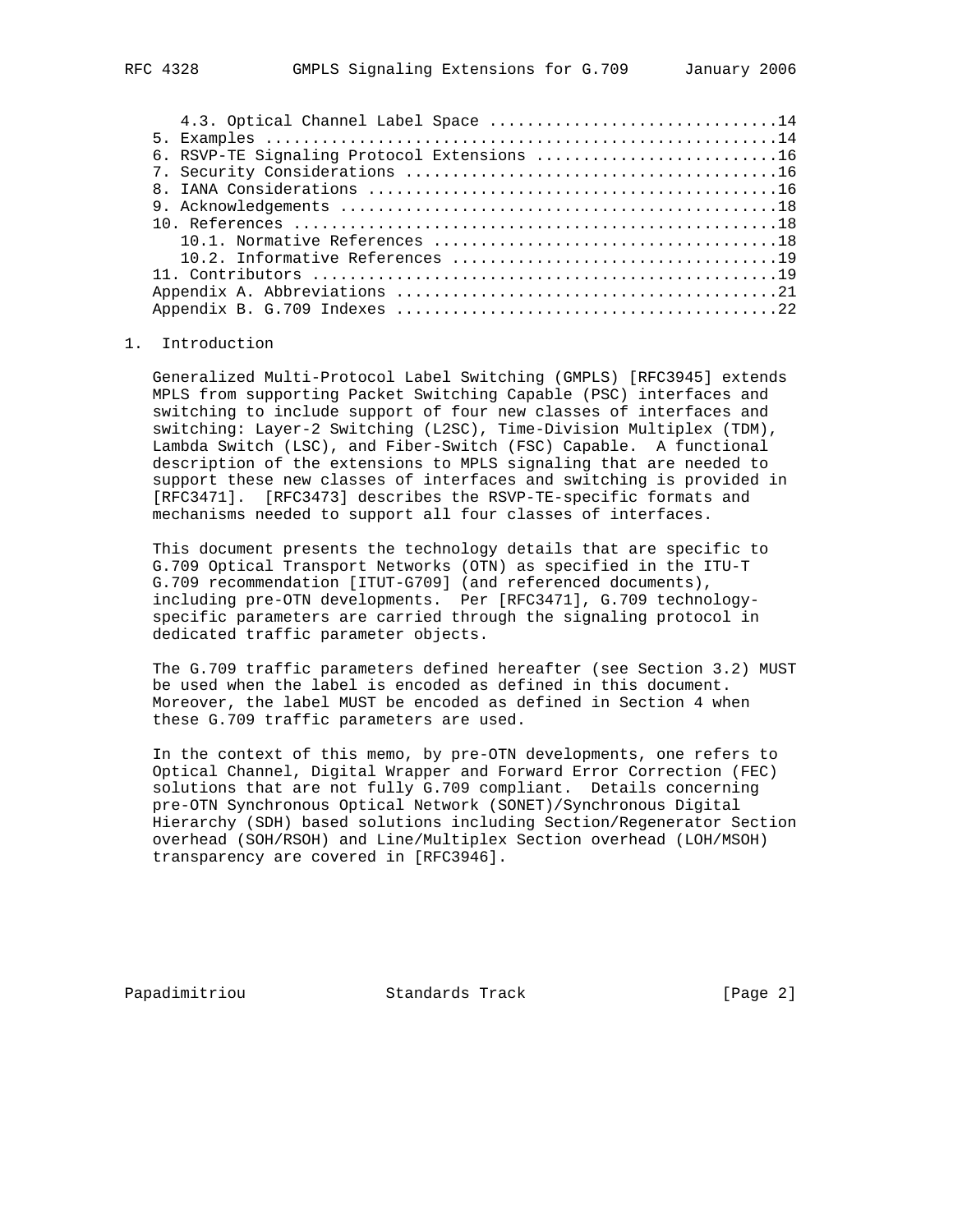\*\*\* Note on ITU-T G.709 Recommendation \*\*\*

 The views on the ITU-T G.709 OTN Recommendation presented in this document are intentionally restricted to the GMPLS perspective within the IETF CCAMP WG context. Hence, the objective of this document is not to replicate the content of the ITU-T OTN recommendations. Therefore, readers interested in more details concerning the corresponding technologies are strongly invited to consult the corresponding ITU-T documents (also referenced in this memo).

1.1. Conventions Used in This Document

 The key words "MUST", "MUST NOT", "REQUIRED", "SHALL", "SHALL NOT", "SHOULD", "SHOULD NOT", "RECOMMENDED", "MAY", and "OPTIONAL" in this document are to be interpreted as described in [RFC2119].

 In addition, the reader is assumed to be familiar with the terminology used in ITU-T [ITUT-G709], as well as [RFC3471] and [RFC3473]. Abbreviations used in this document are detailed in Appendix 1.

2. GMPLS Extensions for G.709 - Overview

 [ITUT-G709] defines several networking layers constituting the optical transport hierarchy:

- with full functionality:
	- . Optical Transmission Section (OTS)
	- . Optical Multiplex Section (OMS)
	- . Optical Channel (OCh)
- with reduced functionality:
	- . Optical Physical Section (OPS)
	- . Optical Channel with reduced functionality (OChr)

 It also defines two layers constituting the digital transport hierarchy:

 - Optical Channel Transport Unit (OTUk) - Optical Channel Data Unit (ODUk)

 However, only the OCh and the ODUk layers are defined as switching layers. Both OCh (but not OChr) and ODUk layers include the overhead for supervision and management. The OCh overhead is transported in a non-associated manner (also referred to as the non-associated overhead naOH) in the Optical Transport Module (OTM) Overhead Signal (OOS), together with the OTS and OMS non-associated overhead. The OOS is transported via a dedicated wavelength, referred to as the Optical Supervisory Channel (OSC). It should be noticed that the

Papadimitriou **Standards Track** [Page 3]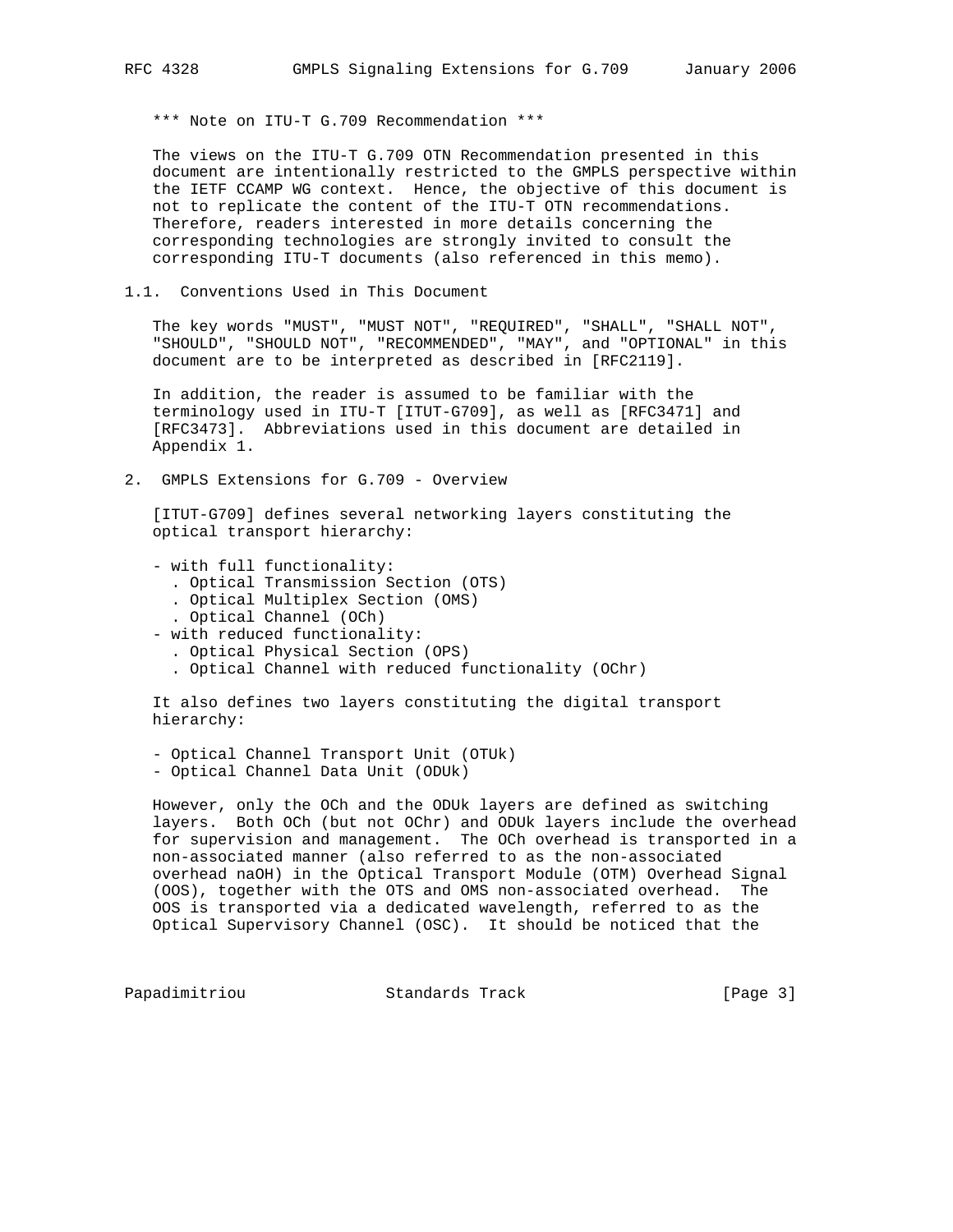naOH is only functionally specified and as such, it is open to vendor-specific solutions. The ODUk overhead is transported in an associated manner as part of the digital ODUk frame.

 As described in [ITUT-G709], in addition to the support of ODUk mapping into OTUk (k = 1, 2, 3), G.709 supports ODUk multiplexing. It refers to the multiplexing of ODUj (j = 1, 2) into an ODUk  $(k > j)$ signal, in particular:

- ODU1 into ODU2 multiplexing
- ODU1 into ODU3 multiplexing
- ODU2 into ODU3 multiplexing
- ODU1 and ODU2 into ODU3 multiplexing

Adapting GMPLS to control G.709 OTN can be achieved by creating:

- a Digital Path layer, by extending the previously defined "Digital Wrapper" in [RFC3471] corresponding to the ODUk (digital) path layer.
- an Optical Path layer, by extending the "Lambda" concept (defined in [RFC3471]) to the OCh (optical) path layer.
- a label space structure, by considering a tree whose root is an OTUk signal and leaves the ODUj signals  $(k \geq j)$ ; enabling the identification of the exact position of a particular ODUj signal in an ODUk multiplexing structure.

 Thus, the GMPLS signaling extensions for G.709 need to cover the Generalized Label Request, the Generalized Label as well as the specific technology dependent objects included in the so-called traffic parameters as specified in [RFC3946] for SONET/SDH networks. Moreover, because multiplexing in the digital domain (such as ODUk multiplexing) has been specified in the amended version of the G.709 ITU-T recommendation (October 2001), this document also proposes a label space definition suitable for that purpose. Notice also that one uses the G.709 ODUk (i.e., Digital Path) and OCh (i.e., Optical Path) layers directly in order to define the corresponding label spaces.

3. Generalized Label Request

 The Generalized Label Request, as defined in [RFC3471], includes a common part (i.e., used for any switching technology) and a technology dependent part (i.e., the traffic parameters). In this section, both parts are extended to accommodate GMPLS Signaling to the G.709 transport plane recommendation (see [ITUT-G709]).

Papadimitriou Standards Track [Page 4]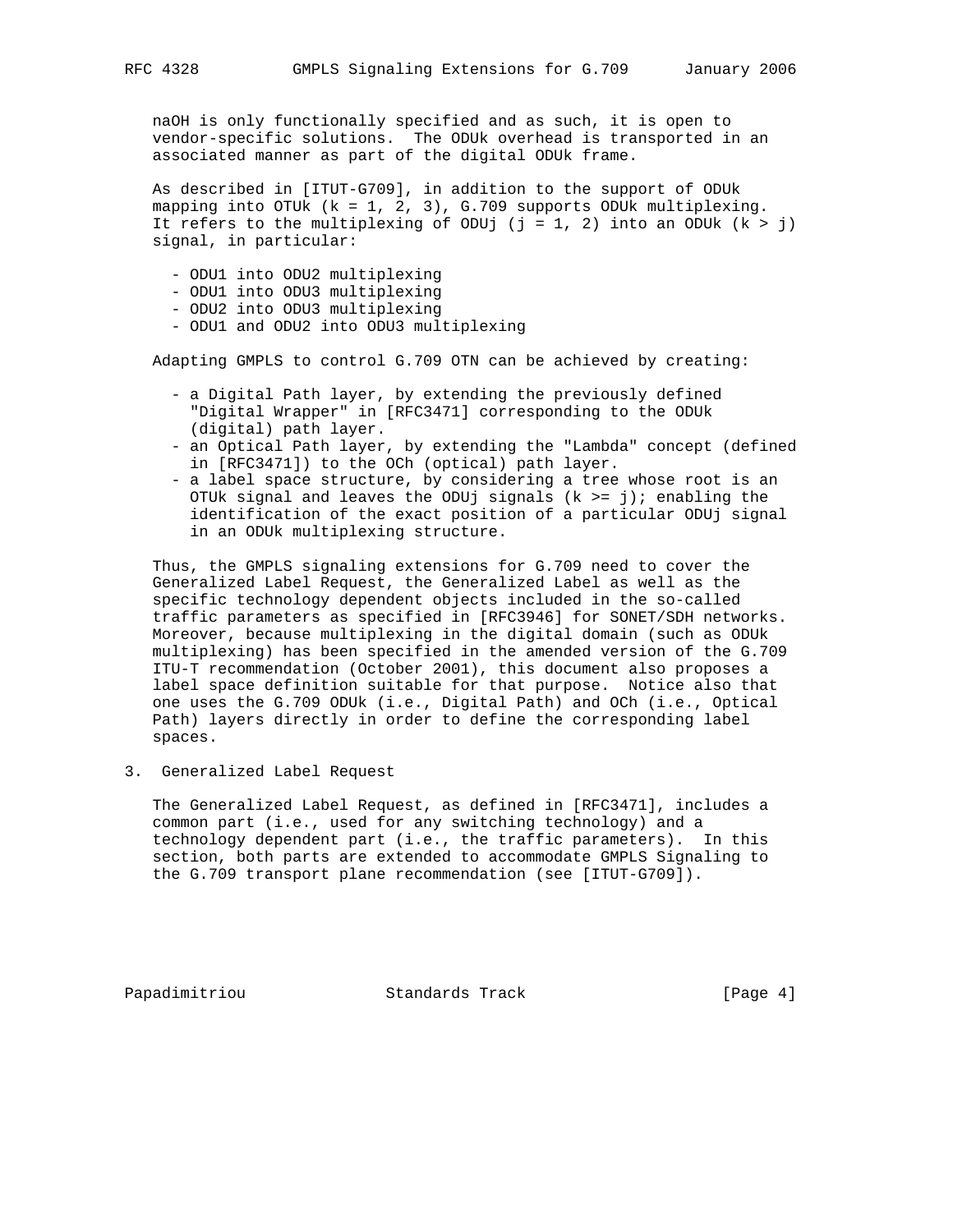# 3.1. Common Part

 As defined in [RFC3471], the LSP Encoding Type, the Switching Type and the Generalized Protocol Identifier (Generalized-PID) constitute the common part of the Generalized Label Request. The encoding of the RSVP-TE GENERALIZED\_LABEL\_REQUEST object is specified in [RFC3473] Section 2.1.

 As mentioned above, this document extends the LSP Encoding Type, the Switching Type, and G-PID (Generalized-PID) values to accommodate G.709 Recommendation [ITUT-G709].

### 3.1.1. LSP Encoding Type

 Because G.709 Recommendation defines two networking layers (ODUk layers and OCh layer), the LSP Encoding Type code-points can reflect these two layers defined in [RFC3471] Section 3.1 as "Digital Wrapper" and "Lambda" code. The LSP Encoding Type is specified per networking layer or, more precisely, per group of functional networking layers: the ODUk layers and the OCh layer.

 Therefore, an additional LSP Encoding Type code-point for the G.709 Digital Path layer is defined; it enlarges the existing "Digital Wrapper" code-point defined in [RFC3471]. The former MUST be generated when the interface or tunnel on which the traffic will be transmitted supports G.709 compliant Digital Path layer encoding. The latter MUST only be used for non-G.709 compliant Digital Wrapper layer(s) encoding. A transit or an egress node (receiving a Path message containing a GENERALIZED\_LABEL\_REQUEST object) MUST generate a PathErr message, with a "Routing problem/Unsupported Encoding" indication, if the requested LSP Encoding Type cannot be supported on the corresponding incoming interface.

 In the same way, an additional LSP Encoding Type code-point for the G.709 Optical Channel layer is defined; it enlarges the existing "Lambda" code-point defined in [RFC3471]. The former MUST be generated when the interface or tunnel on which the traffic will be transmitted supports G.709-compliant Optical Channel layer encoding. The latter MUST only be used for non-G.709 compliant Lambda layer(s) encoding. A transit or an egress node (receiving a Path message that contains a GENERALIZED\_LABEL\_REQUEST object) MUST generate a PathErr message with a "Routing problem/Unsupported Encoding" indication, if the requested LSP Encoding Type cannot be supported on the corresponding incoming interface.

Papadimitriou **Standards Track** [Page 5]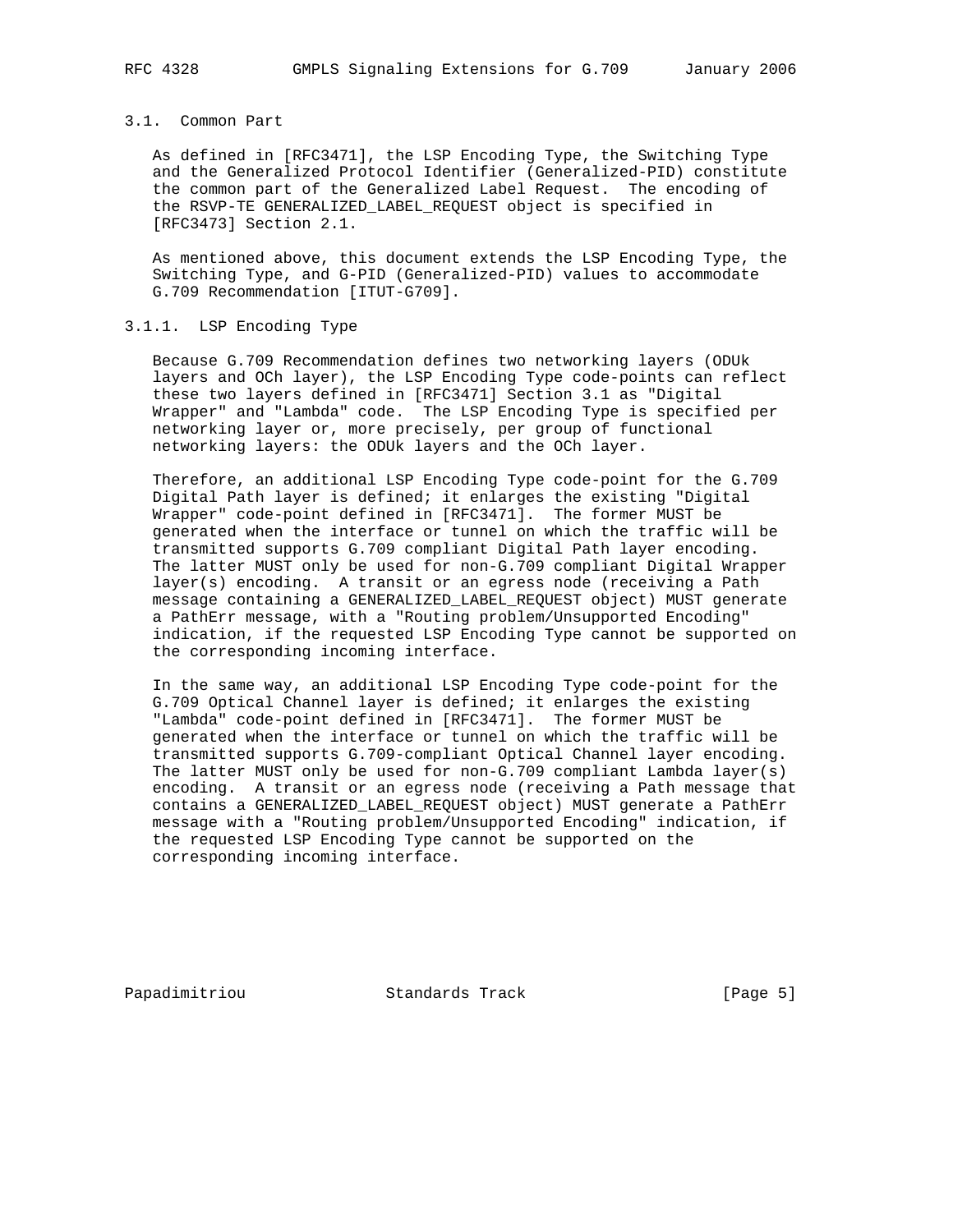Consequently, the following additional code-points for the LSP Encoding Type are defined:

| Value | Type                      |
|-------|---------------------------|
|       |                           |
| 12    | G.709 ODUk (Digital Path) |
| 13    | G.709 Optical Channel     |

 Moreover, the code-point for the G.709 Optical Channel (OCh) layer will indicate the requested capability of an end-system to use the G.709 non-associated overhead (naOH), i.e., the OTM Overhead Signal (OOS) multiplexed into the OTM-n.m interface signal.

### 3.1.2. Switching Type

 The Switching Type indicates the type of switching that should be performed at the termination of a particular link (see [RFC4202]).

 No additional Switching Type values are to be considered in order to accommodate G.709 switching types, because an ODUk switching (and thus LSPs) belongs to the TDM class, while an OCh switching (and thus LSPs) belong to the Lambda class (i.e., LSC).

 Intermediate and egress nodes MUST verify that the value indicated in the Switching Type field is supported on the corresponding incoming interface. If the requested value can not be supported, the node MUST generate a PathErr message with a "Routing problem/Switching Type" indication.

### 3.1.3. Generalized-PID (G-PID)

 The G-PID (16 bits field), as defined in [RFC3471], identifies the payload carried by an LSP, i.e., an identifier of the client layer of that LSP. This identifier is used by the endpoints of the G.709 LSP.

 The G-PID can take one of the following values when the client payload is transported over the Digital Path layer, in addition to the payload identifiers defined in [RFC3471]:

- CBRa: asynchronous Constant Bit Rate (i.e., mapping of STM-16/OC- 48, STM-64/OC-192 and STM-256/OC-768)
- CBRb: bit synchronous Constant Bit Rate (i.e., mapping of STM- 16/OC-48, STM-64/OC-192 and STM-256/OC-768)
- ATM: mapping at 2.5, 10 and 40 Gbps
- BSOT: non-specific client Bit Stream with Octet Timing (i.e., Mapping of 2.5, 10 and 40 Gbps Bit Stream)
- BSNT: non-specific client Bit Stream without Octet Timing (i.e., Mapping of 2.5, 10 and 40 Gbps Bit Stream)

Papadimitriou **Standards Track** [Page 6]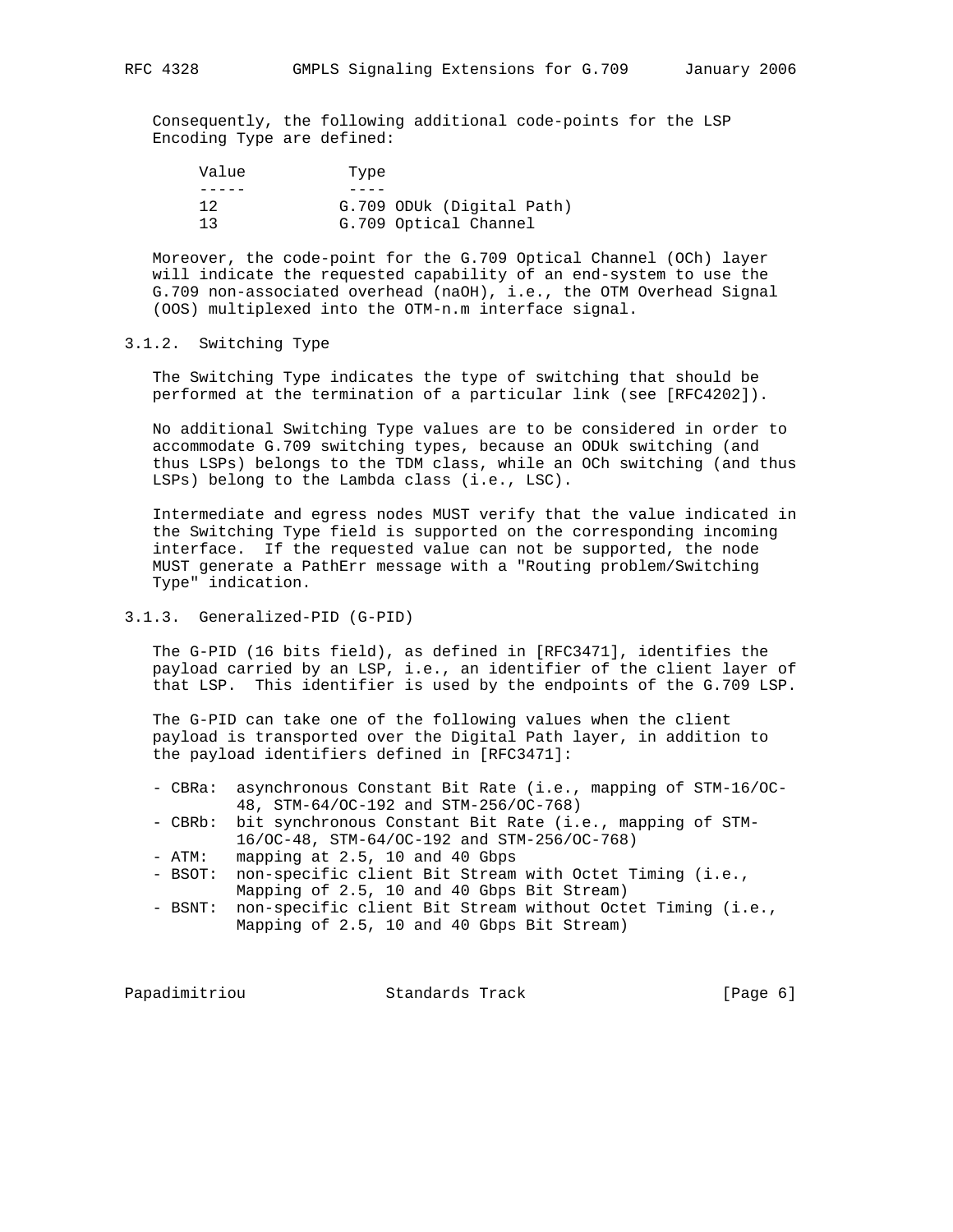- ODUk: transport of Digital Paths at 2.5, 10 and 40 Gbps
- ESCON: Enterprise Systems Connection
- FICON: Fiber Connection

 The G-PID can take one of the following values when the client payload is transported over the Optical Channel layer, in addition to the payload identifiers defined in [RFC3471]:

- CBR: Constant Bit Rate (i.e., mapping of STM-16/OC-48, STM-64/OC- 192 and STM-256/OC-768)
- OTUk/OTUkV: transport of Digital Section at 2.5, 10 and 40 Gbps

 Also, when client payloads such as Ethernet MAC/PHY and IP/PPP are encapsulated through the Generic Framing Procedure (GFP), as described in ITU-T G.7041, dedicated G-PID values are defined.

 In order to include pre-OTN developments, the G-PID field can take one of the values (currently defined in [RFC3471]) when the following client payloads are transported over a so-called lambda LSP:

 - Ethernet PHY (1 Gbps and 10 Gbps) - Fiber Channel

 The following table summarizes the G-PID with respect to the LSP Encoding Type:

| Value | G-PID Type                     | LSP Encoding Type              |
|-------|--------------------------------|--------------------------------|
|       |                                |                                |
| 47    | G.709 ODU1                     | $G.709$ ODUk (with $k > j$ )   |
| 48    | $G.709$ OTU $k(v)$             | G.709 OCh                      |
|       |                                | ODU $k$ mapped into OTU $k(v)$ |
| 49    | CBR/CBRa                       | G.709 ODUK, G.709 OCh          |
| 50    | CBRb                           | $G.709$ ODU $k$                |
| 51    | BSOT                           | $G.709$ ODU $k$                |
| 52    | BSNT                           | $G.709$ ODU $k$                |
| 53    | $IP/PPP$ (GFP)                 | G.709 ODUk (and SDH)           |
| 54    | Ethernet MAC (framed GFP)      | G.709 ODUk (and SDH)           |
| 55    | Ethernet PHY (transparent GFP) | G.709 ODUk (and SDH)           |
| 56    | ESCON                          | G.709 ODUk, Lambda, Fiber      |
| 57    | FICON                          | G.709 ODUk, Lambda, Fiber      |
| 58    | Fiber Channel                  | G.709 ODUk, Lambda, Fiber      |
|       |                                |                                |

Note: Values 49 and 50 include mapping of SDH.

Papadimitriou **Standards Track** [Page 7]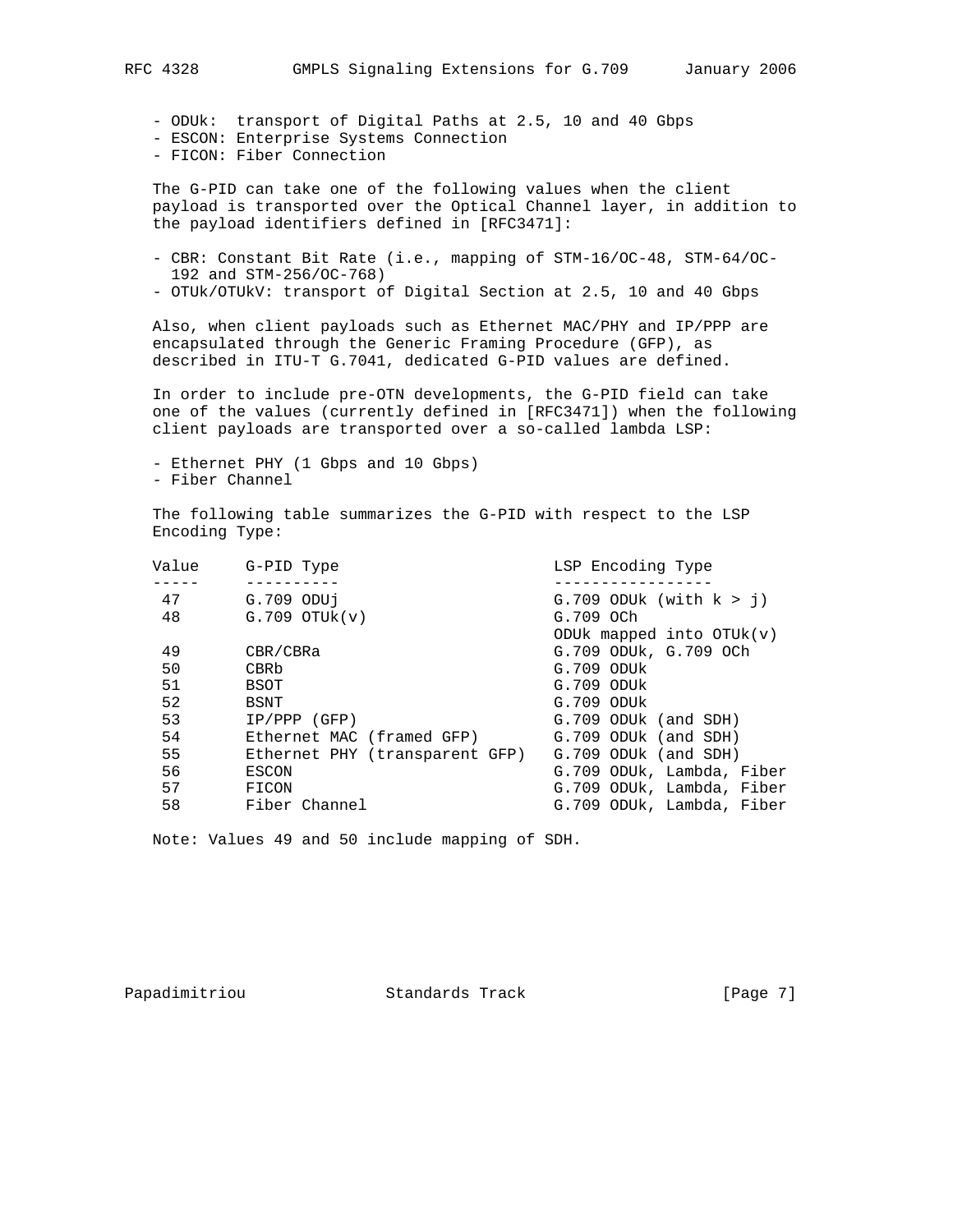The following table summarizes the update of the G-PID values defined in [RFC3471]:

| Value | G-PID Type            | LSP Encoding Type             |
|-------|-----------------------|-------------------------------|
|       |                       |                               |
| 32    | ATM Mapping           | SDH, G.709 ODUK               |
| 33    | Ethernet PHY          | SDH, G.709 OCh, Lambda, Fiber |
| 34    | Sonet/SDH             | G.709 OCh, Lambda, Fiber      |
| 35    | Reserved (SONET Dep.) | G.709 OCh, Lambda, Fiber      |

#### 3.2. G.709 Traffic Parameters

 When G.709 Digital Path Layer or G.709 Optical Channel Layer is specified in the LSP Encoding Type field, the information referred to as technology dependent (or simply traffic parameters) is carried additionally to the one included in the Generalized Label Request.

The G.709 traffic parameters are defined as follows:

|             | 0 1 2 3 4 5 6 7 8 9 0 1 2 3 4 5 6 7 8 9 0 1 2 3 4 5 6 7 8 9 0 1 |          |  |                 |      |  |  |
|-------------|-----------------------------------------------------------------|----------|--|-----------------|------|--|--|
|             |                                                                 |          |  |                 |      |  |  |
| Signal Type | Reserved                                                        |          |  |                 | NMC. |  |  |
|             |                                                                 |          |  |                 |      |  |  |
|             | NVC                                                             |          |  | Multiplier (MT) |      |  |  |
|             |                                                                 |          |  |                 |      |  |  |
|             |                                                                 | Reserved |  |                 |      |  |  |
|             |                                                                 |          |  |                 |      |  |  |

 In this frame, NMC stands for Number of Multiplexed Components, NVC for Number of Virtual Components, and MT for Multiplier. Each of these fields is tailored to support G.709 LSP requests.

 The RSVP-TE encoding of the G.709 traffic-parameters is detailed in Section 6.

3.2.1. Signal Type (ST)

 This field (8 bits) indicates the type of G.709 Elementary Signal that comprises the requested LSP. The permitted values are:

| Value | Type                      |
|-------|---------------------------|
|       |                           |
|       | Not significant           |
|       | ODU1 $(i.e., 2.5 Gbps)$   |
| 2     | ODU2 (i.e., 10 Gbps)      |
| २     | ODU3 $(i.e., 40 Gbps)$    |
|       | Reserved (for future use) |

Papadimitriou **Standards Track** [Page 8]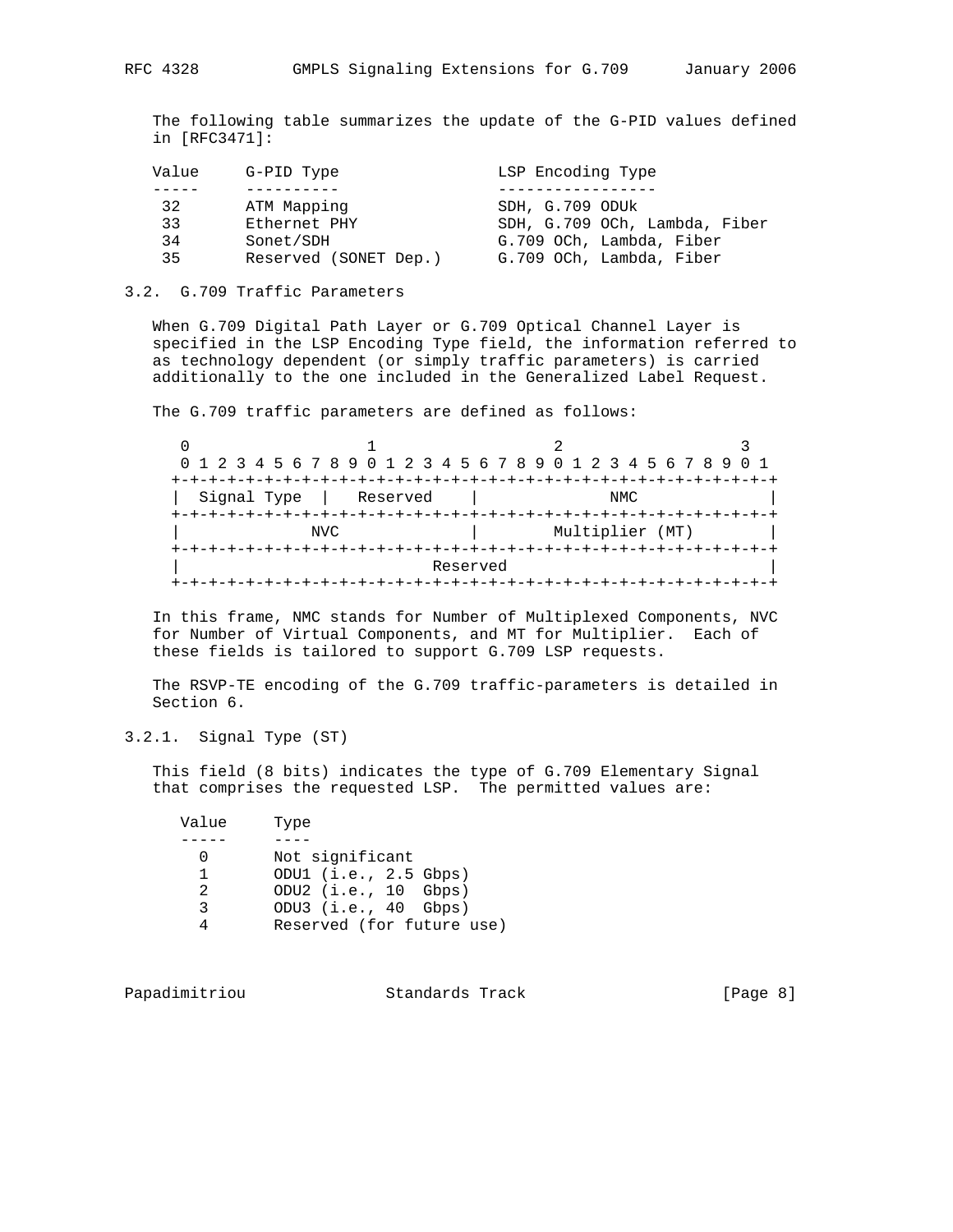5 Reserved (for future use) 6 OCh at 2.5 Gbps 7 OCh at 10 Gbps 8 OCh at 40 Gbps 9-255 Reserved (for future use)

 The value of the Signal Type field depends on LSP Encoding Type value defined in Section 3.1.1 and [RFC3471]:

- if the LSP Encoding Type value is the G.709 Digital Path layer, then the valid values are the ODUk signals  $(k = 1, 2 \text{ or } 3)$ .
- if the LSP Encoding Type value is the G.709 Optical Channel layer, then the valid values are the OCh at 2.5, 10, or 40 Gbps.
- if the LSP Encoding Type is "Lambda" (which includes the pre-OTN Optical Channel layer) then the valid value is irrelevant (Signal Type =  $0$ ).
- if the LSP Encoding Type is "Digital Wrapper", then the valid value is irrelevant (Signal Type = 0).

 Several transforms can be sequentially applied on the Elementary Signal to build the Final Signal that is actually requested for the LSP. Each transform application is optional and must be ignored if zero; this does not include the Multiplier (MT), which cannot be zero and must be ignored if equal to one. Transforms must be applied strictly in the following order:

- First, virtual concatenation (by using the NVC field) can be optionally applied directly on the Elementary Signal to form a Composed Signal
- Second, a multiplication (by using the Multiplier field) can be optionally applied, either directly on the Elementary Signal, or on the virtually concatenated signal obtained from the first phase. The resulting signal is referred to as Final Signal.
- 3.2.2. Number of Multiplexed Components (NMC)

 The NMC field (16 bits) indicates the number of ODU tributary slots used by an ODUj when multiplexed into an ODUk  $(k > j)$  for the requested LSP. This field is not applicable when an ODUk is mapped into an OTUk and irrelevant at the Optical Channel layer. In both cases, it MUST be set to zero (NMC = 0) when sent and should be ignored when received.

When applied at the Digital Path layer, in particular for ODU2 connections multiplexed into one ODU3 payload, the NMC field specifies the number of individual tributary slots (NMC = 4) that constitute the requested connection. These components are still processed within the context of a single connection entity. For all

Papadimitriou **Standards Track** [Page 9]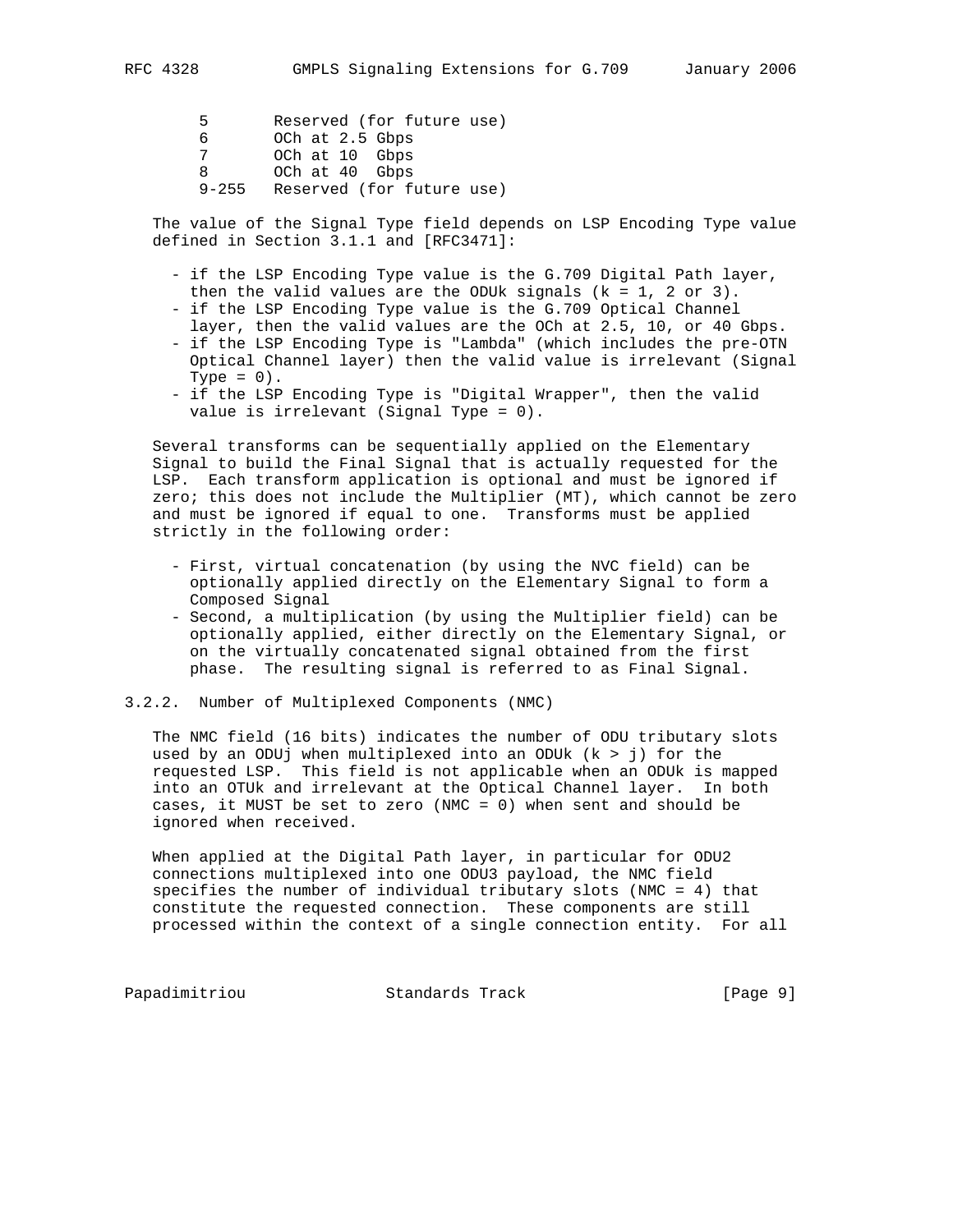other currently defined multiplexing cases (see Section 2), the NMC field is set to 1.

3.2.3. Number of Virtual Components (NVC)

 The NVC field (16 bits) is dedicated to ODUk virtual concatenation (i.e., ODUk Inverse Multiplexing) purposes. It indicates the number of ODU1, ODU2, or ODU3 Elementary Signals that are requested to be virtually concatenated to form an ODUk-Xv signal. By definition, these signals MUST be of the same type.

 This field is set to 0 (default value) to indicate that no virtual concatenation is requested.

 Note that the current usage of this field only applies for G.709 ODUk LSPs, i.e., values greater than zero, are only acceptable for ODUk Signal Types. Therefore, it MUST be set to zero (NVC =  $0$ ), and should be ignored when received, when a G.709 OCh LSP is requested.

3.2.4. Multiplier (MT)

 The Multiplier field (16 bits) indicates the number of identical Elementary Signals or Composed Signals that are requested for the LSP, i.e., that form the Final Signal. A Composed Signal is the resulting signal from the application of the NMC and NVC fields to an elementary Signal Type. GMPLS signaling currently implies that all the Composed Signals must be part of the same LSP.

 This field is set to one (default value) to indicate that exactly one instance of a signal is being requested. Intermediate and egress nodes MUST verify that the node itself and the interfaces on which the LSP will be established can support the requested multiplier value. If the requested values cannot be supported, the receiver node MUST generate a PathErr message (see Section 6).

 Zero is an invalid value for the MT field. If received, the node MUST generate a PathErr message (see Section 6).

3.2.5. Reserved Fields

 The reserved fields (8 bits in row 1 and 32 bits in row 3) are dedicated for future use. Reserved bits SHOULD be set to zero when sent and MUST be ignored when received.

4. Generalized Label

 This section describes the Generalized Label value space for Digital Paths and Optical Channels. The Generalized Label is defined in

Papadimitriou **Standards Track** [Page 10]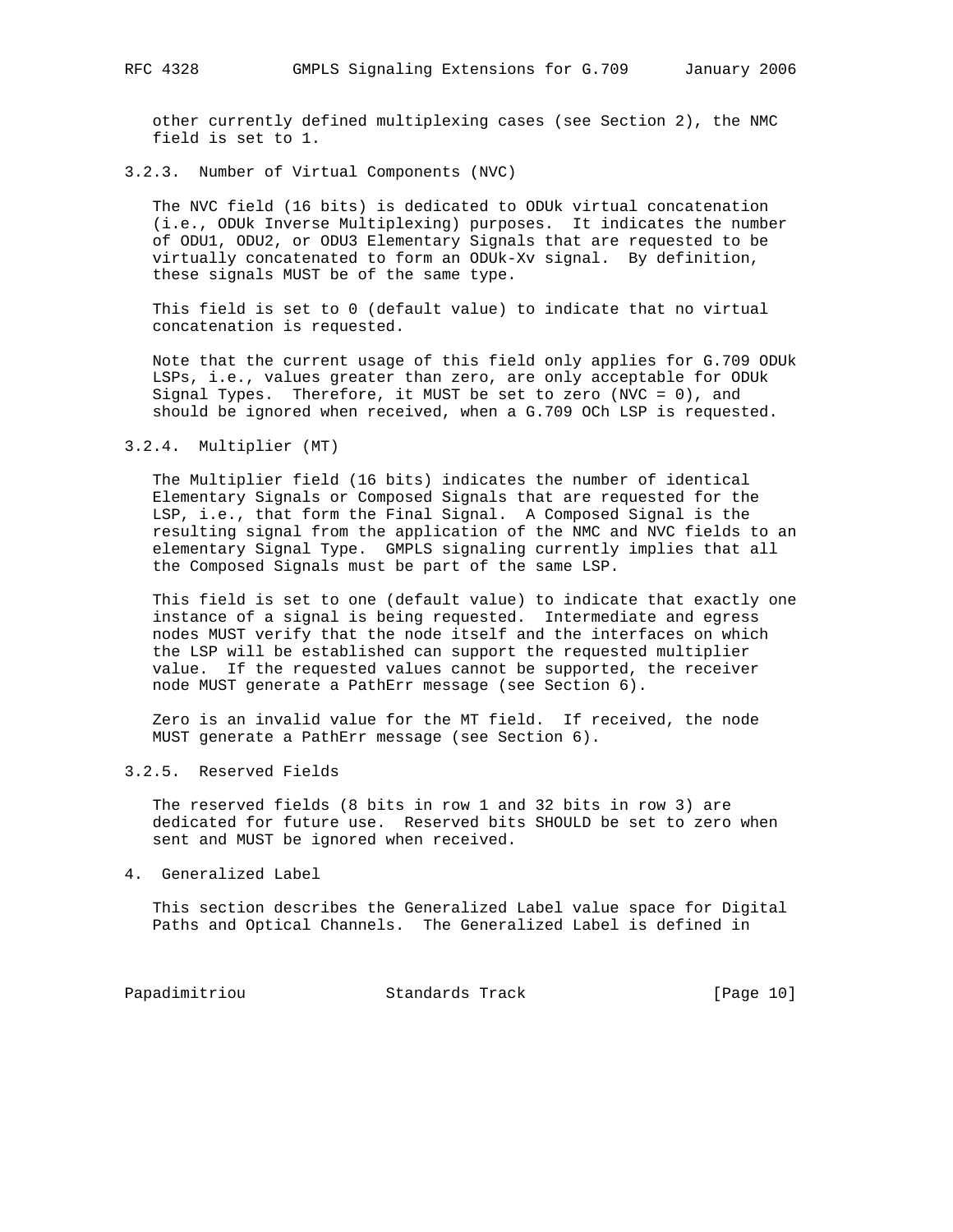[RFC3471]. The format of the corresponding RSVP-TE GENERALIZED\_LABEL object is specified in [RFC3473] Section 2.3.

 The label distribution rules detailed in Section 4.2 follow (when applicable) the ones defined in [RFC3946].

4.1. ODUk Label Space

 At the Digital Path layer (i.e., ODUk layers), G.709 defines three different client payload bit rates. An Optical Data Unit (ODU) frame has been defined for each of these bit rates. ODUk refers to the frame at bit rate  $k$ , where  $k = 1$  (for 2.5 Gbps), 2 (for 10 Gbps), or 3 (for 40 Gbps).

 In addition to the support of ODUk mapping into OTUk, the G.709 label space supports the sub-levels of ODUk multiplexing. ODUk multiplexing refers to multiplexing of ODUj ( $j = 1, 2$ ) into an ODUk  $(k > j)$ , in particular:

 - ODU1 into ODU2 multiplexing - ODU1 into ODU3 multiplexing - ODU2 into ODU3 multiplexing - ODU1 and ODU2 into ODU3 multiplexing

 More precisely, ODUj into ODUk multiplexing (k > j) is defined when an ODUj is multiplexed into an ODUk Tributary Unit Group (i.e., an ODTUG constituted by ODU tributary slots) that is mapped into an OPUk. The resulting OPUk is mapped into an ODUk, and the ODUk is mapped into an OTUk.

 Therefore, the label space structure is a tree whose root is an OTUk signal and whose leaves are the ODUj signals  $(k \geq j)$  that can be transported via the tributary slots and switched between these slots. A G.709 Digital Path layer label identifies the exact position of a particular ODUj signal in an ODUk multiplexing structure.

 The G.709 Digital Path Layer label or ODUk label has the following format:

 $0$  1 2 3 0 1 2 3 4 5 6 7 8 9 0 1 2 3 4 5 6 7 8 9 0 1 2 3 4 5 6 7 8 9 0 1 +-+-+-+-+-+-+-+-+-+-+-+-+-+-+-+-+-+-+-+-+-+-+-+-+-+-+-+-+-+-+-+-+ Reserved | t3 | t2 | t1| +-+-+-+-+-+-+-+-+-+-+-+-+-+-+-+-+-+-+-+-+-+-+-+-+-+-+-+-+-+-+-+-+

 Reserved bits MUST be set to zero when sent and SHOULD be ignored when received.

Papadimitriou **Standards Track** [Page 11]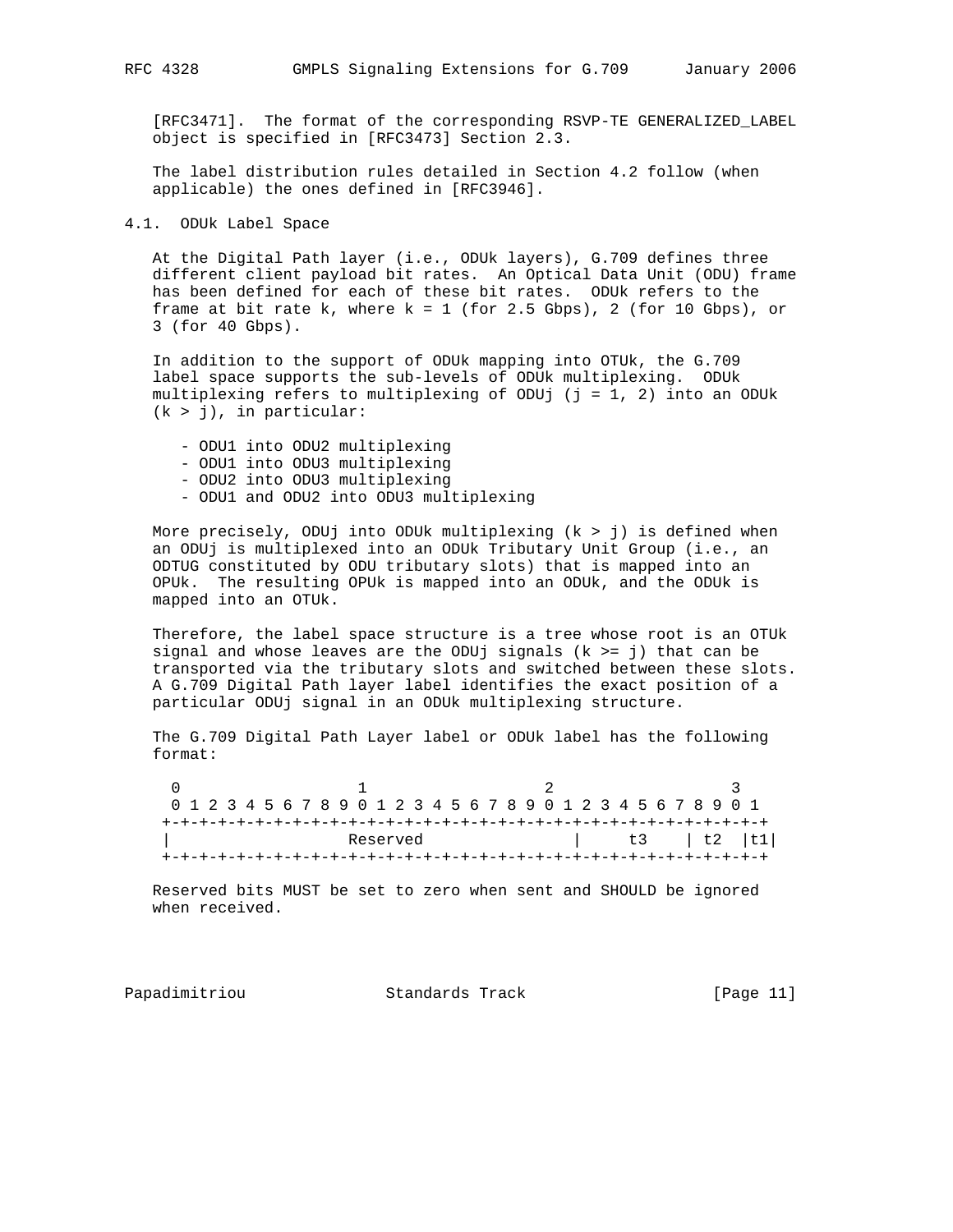The specification of the fields t1, t2, and t3 self-consistently characterizes the ODUk label space. The value space for the t1, t2, and t3 fields is defined as follows:

- 1. t1 (1-bit):
	- t1=1 indicates an ODU1 signal.
	- t1 is not significant for the other ODUk signal types (i.e., t1 value MUST be set to 0 and ignored).
- 2. t2 (3-bit):
	- t2=1 indicates an ODU2 signal that is not further sub divided.
	- t2=[2..5] indicates the tributary slot (t2th-2) used by the ODU1 in an ODTUG2 mapped into an ODU2 (via OPU2).
	- t2 is not significant for an ODU3 (i.e., t2 value MUST be set to 0 and ignored).
- 3. t3 (6-bit):
	- t3=1 indicates an ODU3 signal that is not further sub divided.
	- t3=[2..17] indicates the tributary slot (t3th-1) used by the ODU1 in an ODTUG3 mapped into an ODU3 (via OPU3).
	- t3=[18..33] indicates the tributary slot (t3th-17) used by the ODU2 in an ODTUG3 mapped into an ODU3 (via OPU3).

 Note: in case of ODU2 into ODU3 multiplexing, 4 labels are required to identify the 4 tributary slots used by the ODU2; these tributary time slots have to be allocated in ascending order.

If the label sub-field value  $t[i]=1$  (i, j = 1, 2 or 3) and  $t[j]=0$  (j > i), the corresponding ODUk signal ODU[i] is directly mapped into the corresponding OTUk signal (k=i). This is referred to as the mapping of an ODUk signal into an OTUk of the same order. Therefore, the numbering starts at 1; zero is used to indicate a non-significant field. A label field equal to zero is an invalid value.

Examples:

- t3=0, t2=0, t1=1 indicates an ODU1 mapped into an OTU1
- t3=0, t2=1, t1=0 indicates an ODU2 mapped into an OTU2
- t3=1, t2=0, t1=0 indicates an ODU3 mapped into an OTU3
- t3=0, t2=3, t1=0 indicates the ODU1 in the second tributary slot of the ODTUG2 mapped into an ODU2 (via OPU2) mapped into an OTU2 - t3=5, t2=0, t1=0 indicates the ODU1 in the fourth tributary slot
- of the ODTUG3 mapped into an ODU3 (via OPU3) mapped into an OTU3

Papadimitriou **Standards Track** [Page 12]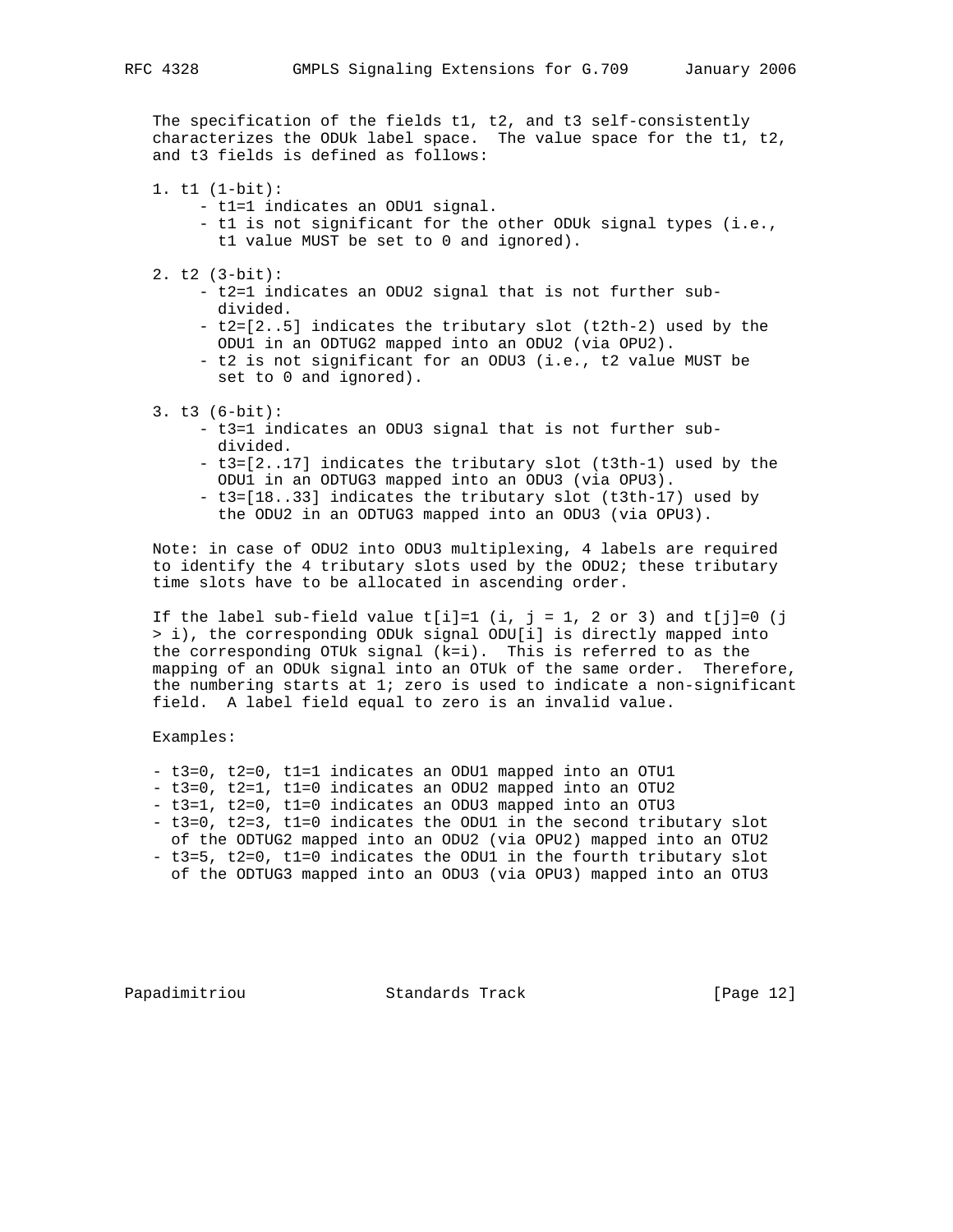# 4.2. Label Distribution Rules

 In case of ODUk in OTUk mapping, only one label can appear in the Generalized Label. The unique label is encoded as a single 32-bit label value (as defined in Section 4.1) of the GENERALIZED\_LABEL object (Class-Num = 16, C-Type = 2).

In case of ODUj in ODUk  $(k > j)$  multiplexing, the explicit ordered list of the labels in the multiplex is given (this list can be restricted to only one label when NMC = 1). Each label indicates a component (ODUj tributary slot) of the multiplexed signal. The order of the labels must reflect the order of the ODUj into the multiplex (not the physical order of tributary slots). This ordered list of labels is encoded as a sequence of 32-bit label values (as defined in Section 4.1) of the GENERALIZED\_LABEL object (Class-Num = 16, C-Type  $= 2$ ).

 In case of ODUk virtual concatenation, the explicit ordered list of all labels in the concatenation is given. Each label indicates a component of the virtually concatenated signal. The order of the labels must reflect the order of the ODUk to concatenate (not the physical order of time-slots). This representation limits virtual concatenation to remain within a single (component) link. In case of multiplexed virtually concatenated signals, the first set of labels indicates the components (ODUj tributary slots) of the first virtually concatenated signal, the second set of labels indicates the components (ODUj tributary slots) of the second virtually concatenated signal, and so on. This ordered list of labels is encoded as a sequence of 32-bit label values (as defined in Section 4.1) of the GENERALIZED\_LABEL object (Class-Num = 16, C-Type = 2). In case of ODUk virtual concatenation, the number of label values is determined by the NVC value. Multiplexed ODUk virtual concatenation additionally uses the NMC value to determine the number of labels per set (equal in size).

 In case of multiplication (i.e., when using the MT field), the explicit ordered list of all labels taking part in the composed signal is given. The above representation limits multiplication to remain within a single (component) link. In case of multiplication of multiplexed virtually concatenated signals, the first set of labels indicates the components of the first multiplexed virtually concatenated signal, the second set of labels indicates components of the second multiplexed virtually concatenated signal, and so on. This ordered list of labels is encoded as a sequence of 32-bit label values (as defined in Section 4.1) of the GENERALIZED\_LABEL object (Class-Num = 16, C-Type = 2). In case of multiplication of (equal) ODUk virtual concatenated signals, the number of label values per signal is determined by the NVC value. Multiplication of multiplexed

Papadimitriou **Standards Track** [Page 13]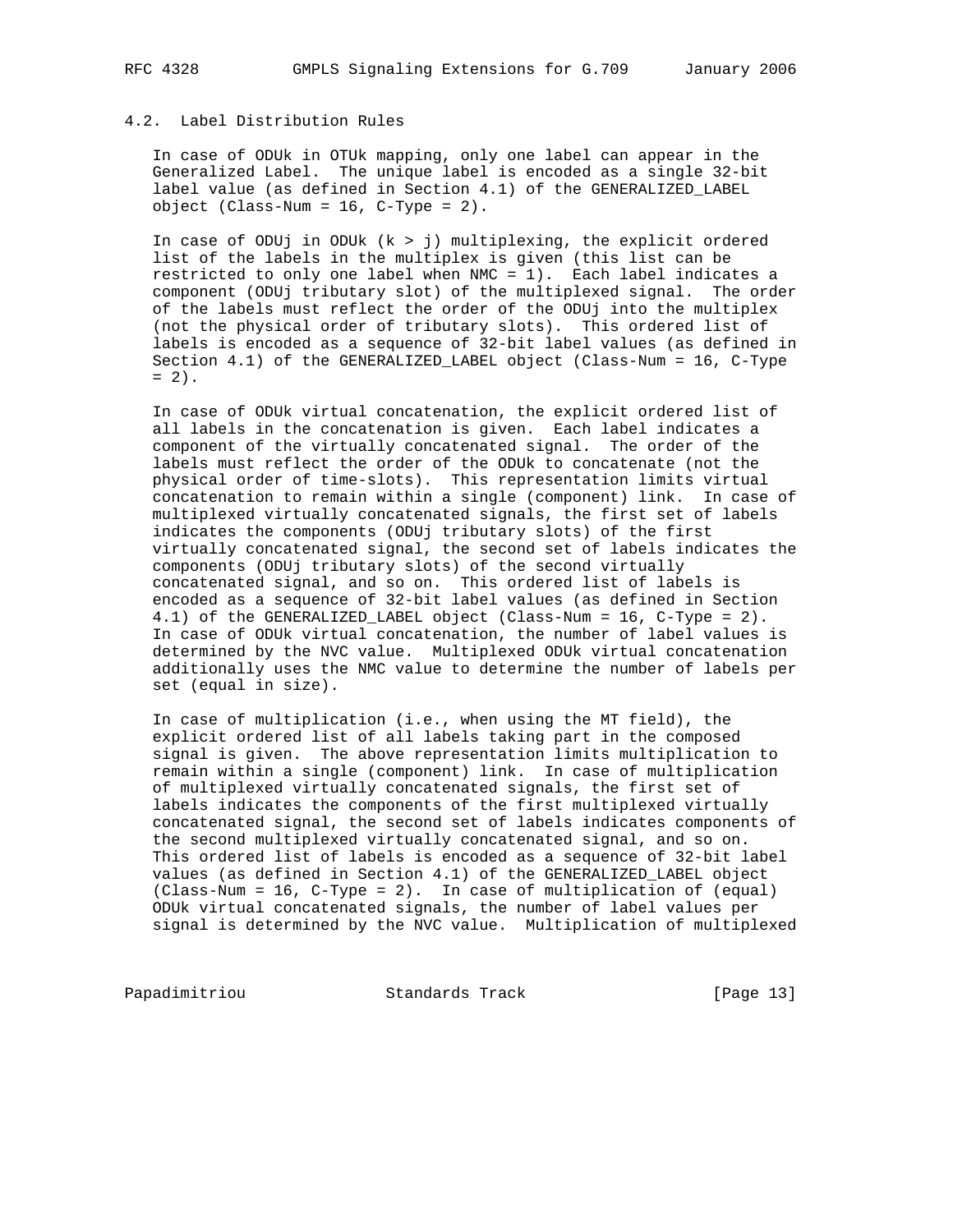(equal) ODUk virtual concatenation additionally uses the NMC value to determine the number of labels per set (equal in size).

#### 4.3. Optical Channel Label Space

 At the Optical Channel layer, the label space must be consistently defined as a flat space whose values reflect the local assignment of OCh identifiers that correspond to the OTM-n.m sub-interface signals (m = 1, 2 or 3). Note that these identifiers do not cover OChr because the corresponding Connection Function (OChr-CF) between OTM nr.m/OTM-0r.m is not defined in [ITUT-G798].

 The OCh label space values are defined by either absolute values (i.e., channel identifiers or Channel ID, also referred to as wavelength identifiers) or relative values (channel spacing, also referred to as inter-wavelength spacing). The latter is strictly confined to a per-port label space, whereas the former could be defined as a local or a global (per node) label space. Such an OCh label space is applicable to both OTN Optical Channel layer and pre- OTN Optical Channel layer.

 Optical Channel label encoding (and distribution) rules are defined in [RFC3471]. They MUST be used for the Upstream Label, the Suggested Label, and the Generalized Label.

5. Examples

 The following examples are given in order to illustrate the processing described in the previous sections of this document.

 1. ODUk in OTUk mapping: when one ODU1 (ODU2 or ODU3) signal is directly transported in an OTU1 (OTU2 or OTU3), the upstream node requests results simply in an ODU1 (ODU2 or ODU3) signal request.

 In such conditions, the downstream node has to return a unique label because the ODU1 (ODU2 or ODU3) is directly mapped into the corresponding OTU1 (OTU2 or OTU3). Because a single ODUk signal is requested (Signal Type =  $1, 2$  or  $3)$ , the downstream node has to return a single ODUk label, which can be, for instance, one of the following when the Signal Type = 1:

 - t3=0, t2=0, t1=1 indicating a single ODU1 mapped into an OTU1 - t3=0, t2=1, t1=0 indicating a single ODU2 mapped into an OTU2 - t3=1, t2=0, t1=0 indicating a single ODU3 mapped into an OTU3

 2. ODU1 into ODUk multiplexing (k > 1): when one ODU1 is multiplexed into the payload of a structured ODU2 (or ODU3), the upstream node requests results simply in an ODU1 signal request.

Papadimitriou **Standards Track** [Page 14]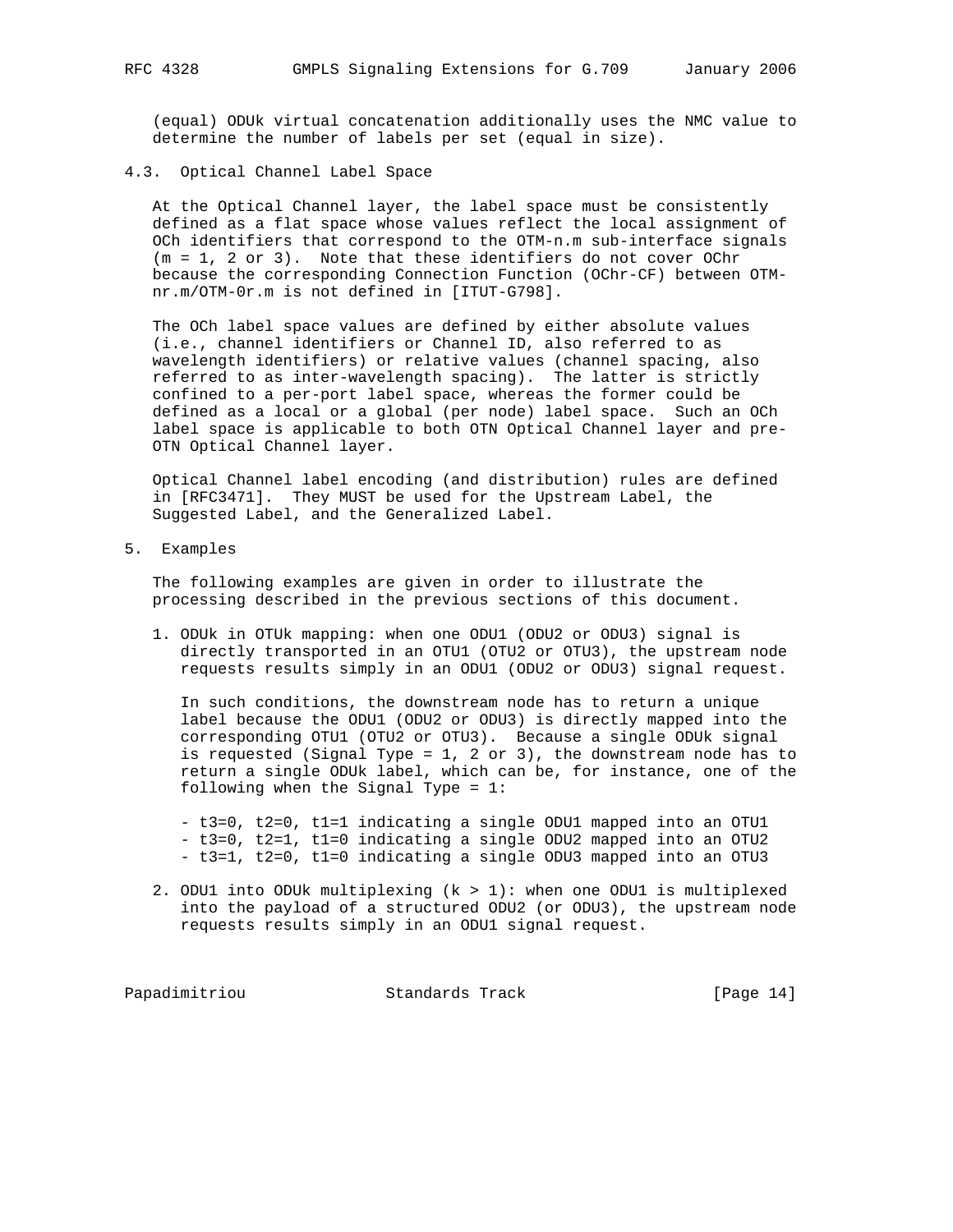In such conditions, the downstream node has to return a unique label because the ODU1 is multiplexed into one ODTUG2 (or ODTUG3). The latter is then mapped into the ODU2 (or ODU3) via OPU2 (or OPU3) and then mapped into the corresponding OTU2 (or OTU3). Because a single ODU1 multiplexed signal is requested (Signal Type = 1 and NMC = 1), the downstream node has to return a single ODU1 label, which can take, for instance, one of the following values:

 - t3=0,t2=4,t1=0 indicates the ODU1 in the third TS of the ODTUG2 - t3=2,t2=0,t1=0 indicates the ODU1 in the first TS of the ODTUG3 - t3=7,t2=0,t1=0 indicates the ODU1 in the sixth TS of the ODTUG3

 3. ODU2 into ODU3 multiplexing: when one unstructured ODU2 is multiplexed into the payload of a structured ODU3, the upstream node requests results simply in an ODU2 signal request.

 In such conditions, the downstream node has to return four labels since the ODU2 is multiplexed into one ODTUG3. The latter is mapped into an ODU3 (via OPU3) and then mapped into an OTU3. Since an ODU2 multiplexed signal is requested (Signal Type = 2, and NMC =  $4$ ), the downstream node has to return four ODU labels which can take for instance the following values:

 - t3=18, t2=0, t1=0 (first part of ODU2 in first TS of ODTUG3) - t3=22, t2=0, t1=0 (second part of ODU2 in fifth TS of ODTUG3) - t3=23, t2=0, t1=0 (third part of ODU2 in sixth TS of ODTUG3) - t3=26, t2=0, t1=0 (fourth part of ODU2 in ninth TS of ODTUG3)

- 4. When a single OCh signal of 40 Gbps is requested (Signal Type = 8), the downstream node must return a single wavelength label as specified in [RFC3471].
- 5. When requesting multiple ODUk LSP (i.e., with a multiplier (MT) value > 1), an explicit list of labels is returned to the requestor node.

When the downstream node receives a request for a  $4 \times$  ODU1 signal (Signal Type = 1, NMC = 1 and MT = 4) multiplexed into an ODU3, it returns an ordered list of four labels to the upstream node: the first ODU1 label corresponds to the first signal of the LSP, the second ODU1 label corresponds to the second signal of the LSP, etc. For instance, the corresponding labels can take the following values:

 - First ODU1: t3=2, t2=0, t1=0 (in first TS of ODTUG3) - Second ODU1: t3=10, t2=0, t1=0 (in ninth TS of ODTUG3) - Third ODU1: t3=7, t2=0, t1=0 (in sixth TS of ODTUG3) - Fourth ODU1: t3=6, t2=0, t1=0 (in fifth TS of ODTUG3)

Papadimitriou **Standards Track** [Page 15]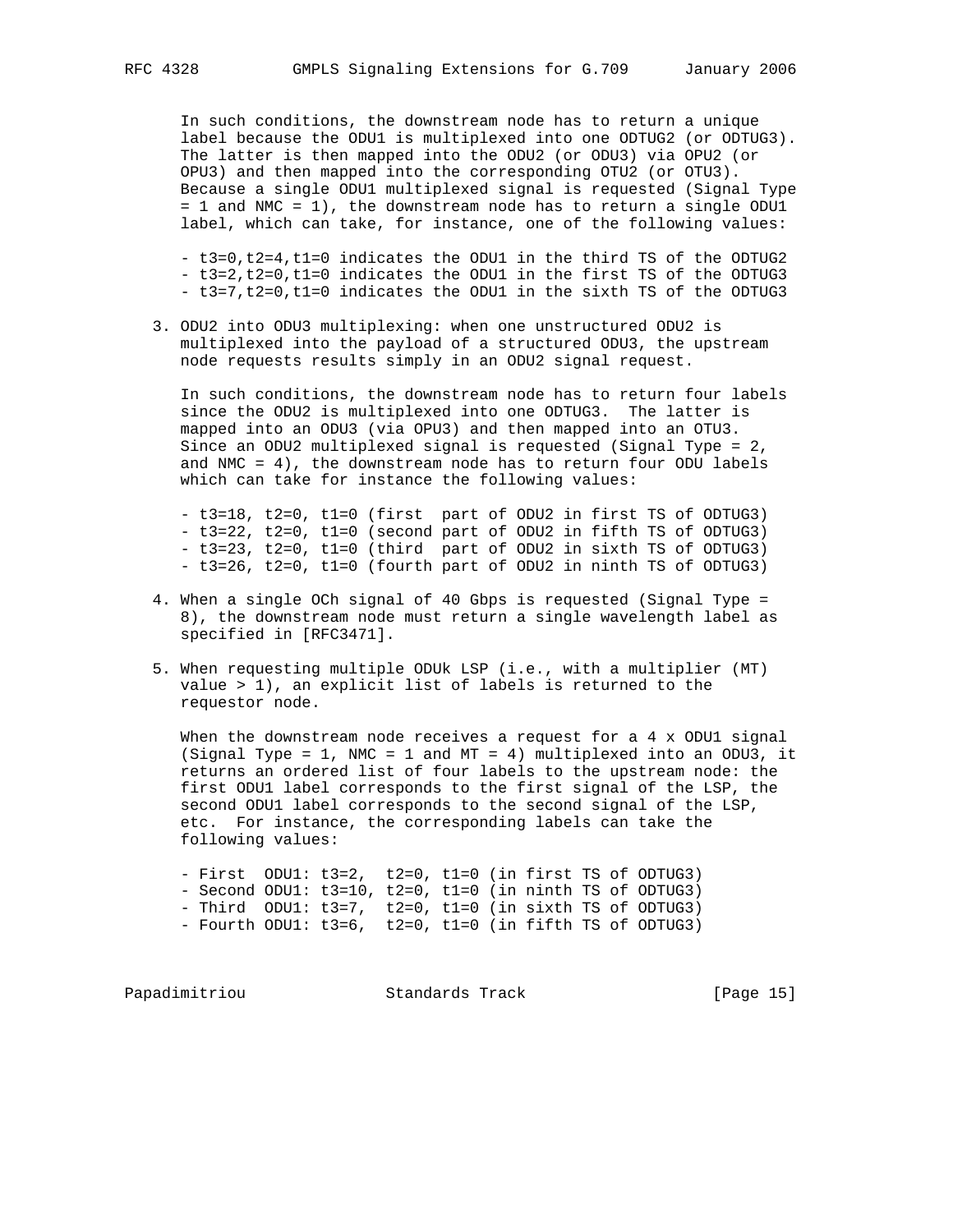6. RSVP-TE Signaling Protocol Extensions

 This section specifies the [RFC3473] protocol extensions needed to accommodate G.709 traffic parameters.

 The G.709 traffic parameters are carried in the G.709 SENDER\_TSPEC and FLOWSPEC objects. The same format is used both for SENDER\_TSPEC object and FLOWSPEC objects. The content of the objects is defined above in Section 3.2. The objects have the following class and type for G.709:

 - G.709 SENDER\_TSPEC Object: Class = 12, C-Type = 5 - G.709 FLOWSPEC Object: Class = 9, C-Type = 5

 There is no Adspec associated with the G.709 SENDER\_TSPEC. Either the Adspec is omitted or an Int-serv Adspec with the Default General Characterization Parameters and Guaranteed Service fragment is used, see [RFC2210].

 For a particular sender in a session, the contents of the FLOWSPEC object received in a Resv message SHOULD be identical to the contents of the SENDER\_TSPEC object received in the corresponding Path message. If the objects do not match, a ResvErr message with a "Traffic Control Error/Bad Flowspec value" error SHOULD be generated.

 Intermediate and egress nodes MUST verify that the node itself, and the interfaces on which the LSP will be established, can support the requested Signal Type, NMC, and NVC values (as defined in Section 3.2). If the requested value(s) cannot be supported, the receiver node MUST generate a PathErr message with a "Traffic Control Error/Service unsupported" indication (see [RFC2205]).

 In addition, if the MT field is received with a zero value, the node MUST generate a PathErr message with a "Traffic Control Error/Bad Tspec value" indication (see [RFC2205]).

7. Security Considerations

This document introduces no new security considerations to [RFC3473].

8. IANA Considerations

Two values have been defined by IANA for this document:

Two RSVP C-Types in registry:

http://www.iana.org/assignments/rsvp-parameters

Papadimitriou **Standards Track** [Page 16]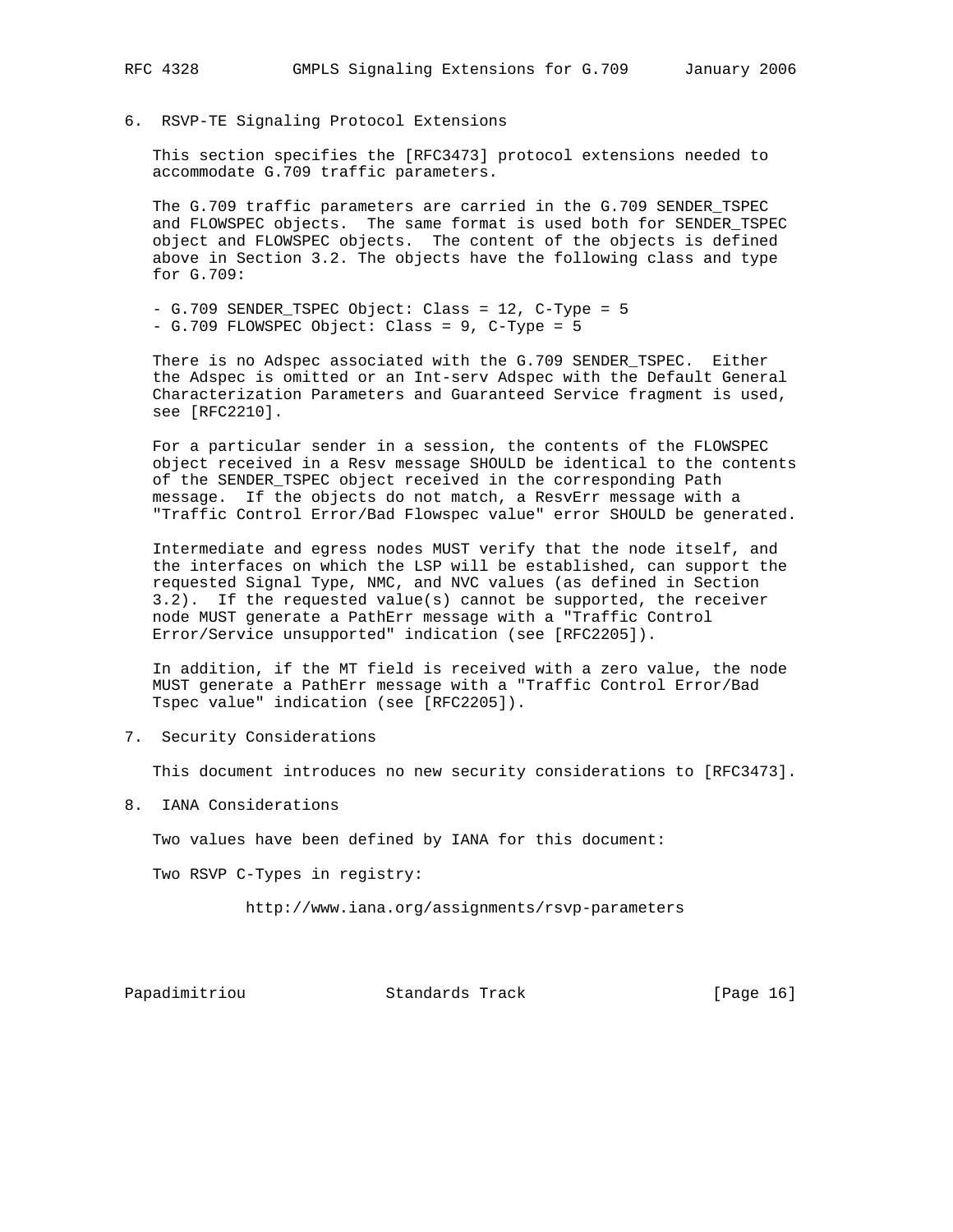- A G.709 SENDER\_TSPEC object: Class = 12, C-Type = 5 - see Section 6.

 $-$  A G.709 FLOWSPEC object: Class = 9, C-Type = 5 - see Section 6.

 IANA will also track the code-point spaces extended and/or updated by this document. For this purpose, the following new registry entries have been added in the newly requested registry entry: http://www.iana.org/assignments/gmpls-sig-parameters

 - LSP Encoding Type: Name: LSP Encoding Type Format: 8-bit number Values: [1..11] defined in [RFC3471] 12 defined in Section 3.1.1 13 defined in Section 3.1.1 Allocation Policy: [0..239] Assigned by IANA via IETF Standards Track RFC Action. [240..255] Assigned temporarily for Experimental Usage. These will not be registered with IANA - Switching Type: Name: Switching Type Format: 8-bit number Values: defined in [RFC3471] Allocation Policy: [0..255] Assigned by IANA via IETF Standards Track RFC Action. - Generalized PID (G-PID): Name: G-PID Format: 16-bit number Values: [0..31] defined in [RFC3471] [32..35] defined in [RFC3471] and updated by Section 3.1.3 [36..46] defined in [RFC3471] [47..58] defined in Section 3.1.3 Allocation Policy: [0..31743] Assigned by IANA via IETF Standards Track RFC Action. [31744..32767] Assigned temporarily for Experimental Usage

Papadimitriou **Standards Track** [Page 17]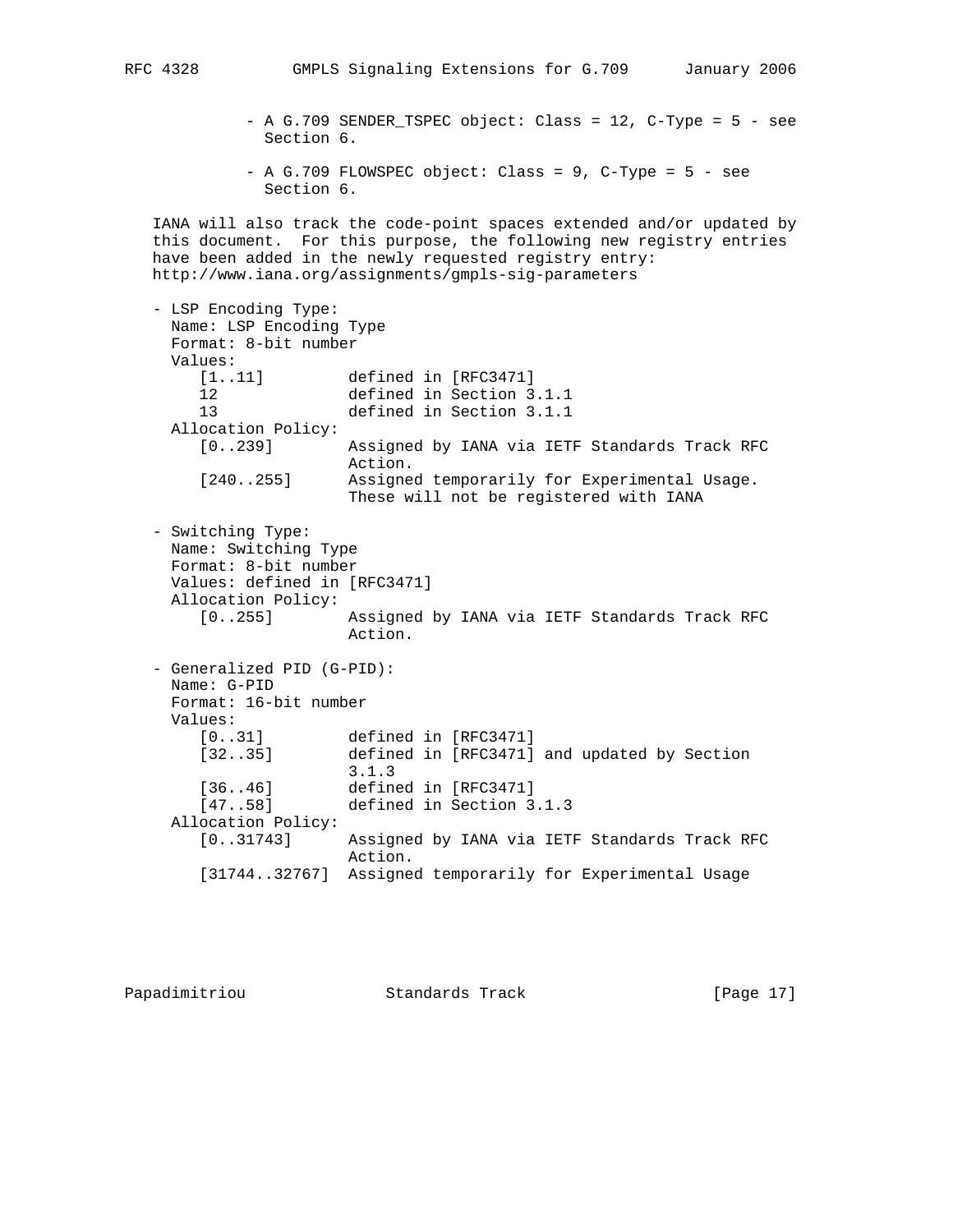[32768..65535] Not assigned. Before any assignments can be made in this range, there MUST be a Standards Track RFC that specifies IANA Considerations that covers the range being assigned.

 Note: per [RFC3471], Section 3.1.1, standard Ethertype values are used as G-PIDs for packet and Ethernet LSPs.

### 9. Acknowledgements

 The authors would like to thank Jean-Loup Ferrant, Mathieu Garnot, Massimo Canali, Germano Gasparini, and Fong Liaw for their constructive comments and inputs as well as James Fu, Siva Sankaranarayanan, and Yangguang Xu for their useful feedback. Many thanks to Adrian Farrel for having thoroughly reviewed this document.

 This document incorporates (upon agreement) material and ideas from a work in progress, "Common Label and Label Request Specification for Automatic Switched Transport Network", by Zhi Lin.

- 10. References
- 10.1. Normative References
	- [RFC2119] Bradner, S., "Key words for use in RFCs to Indicate Requirement Levels", BCP 14, RFC 2119, March 1997.
	- [RFC2205] Braden, R., Zhang, L., Berson, S., Herzog, S., and S. Jamin, "Resource ReSerVation Protocol (RSVP) -- Version 1 Functional Specification", RFC 2205, September 1997.
	- [RFC2210] Wroclawski, J., "The Use of RSVP with IETF Integrated Services", RFC 2210, September 1997.
	- [RFC3471] Berger, L., "Generalized Multi-Protocol Label Switching (GMPLS) Signaling Functional Description", RFC 3471, January 2003.
	- [RFC3473] Berger, L., "Generalized Multi-Protocol Label Switching (GMPLS) Signaling Resource ReserVation Protocol-Traffic Engineering (RSVP-TE) Extensions", RFC 3473, January 2003.
	- [RFC3946] Mannie, E. and D. Papadimitriou, "Generalized Multi- Protocol Label Switching (GMPLS) Extensions for Synchronous Optical Network (SONET) and Synchronous Digital Hierarchy (SDH) Control", RFC 3946, October 2004.

| Papadimitriou<br>Standards Track | [Page 18] |  |  |  |
|----------------------------------|-----------|--|--|--|
|----------------------------------|-----------|--|--|--|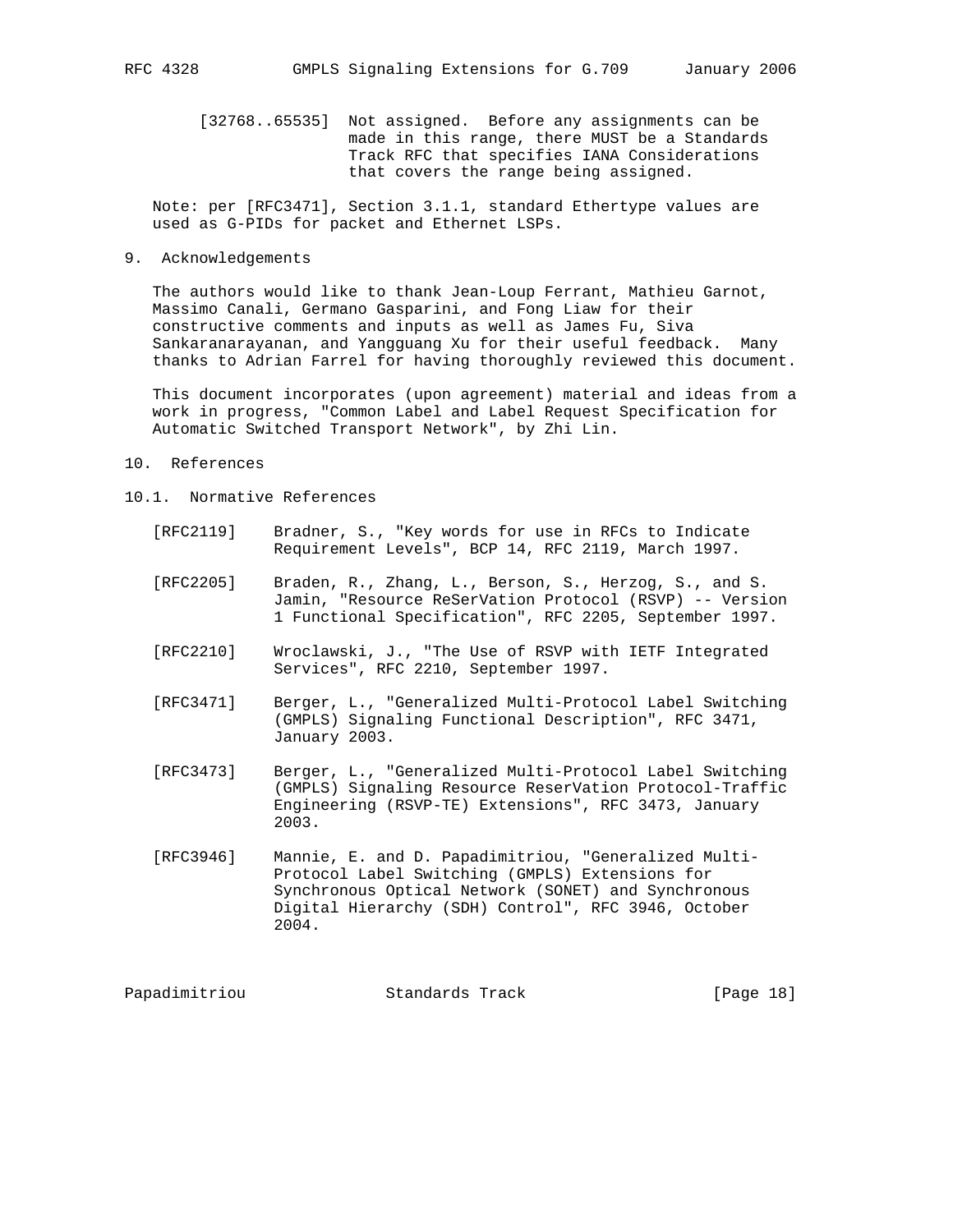[RFC4202] Kompella, K., Ed. and Y. Rekhter, Ed., "Routing Extensions in Support of Generalized Multi-Protocol Label Switching (GMPLS)", RFC 4202, September 2005.

10.2. Informative References

 [RFC3945] Mannie, E., "Generalized Multi-Protocol Label Switching (GMPLS) Architecture", RFC 3945, October 2004.

 For information on the availability of the following documents, please see http://www.itu.int

- [ITUT-G709] ITU-T, "Interface for the Optical Transport Network (OTN)," G.709 Recommendation (and Amendment 1), February 2001 (October 2001).
- [ITUT-G798] ITU-T, "Characteristics of Optical Transport Network Hierarchy Equipment Functional Blocks," G.798 Recommendation, October 2001.

### 11. Contributors

 Alberto Bellato (Alcatel) Via Trento 30, I-20059 Vimercate, Italy EMail: alberto.bellato@alcatel.it

 Sudheer Dharanikota (Consult) EMail: sudheer@ieee.org

 Michele Fontana (Alcatel) Via Trento 30, I-20059 Vimercate, Italy EMail: michele.fontana@alcatel.it

 Nasir Ghani (Sorrento Networks) 9990 Mesa Rim Road, San Diego, CA 92121, USA EMail: nghani@sorrentonet.com

 Gert Grammel (Alcatel) Lorenzstrasse, 10, 70435 Stuttgart, Germany EMail: gert.grammel@alcatel.de

Papadimitriou **Standards Track** [Page 19]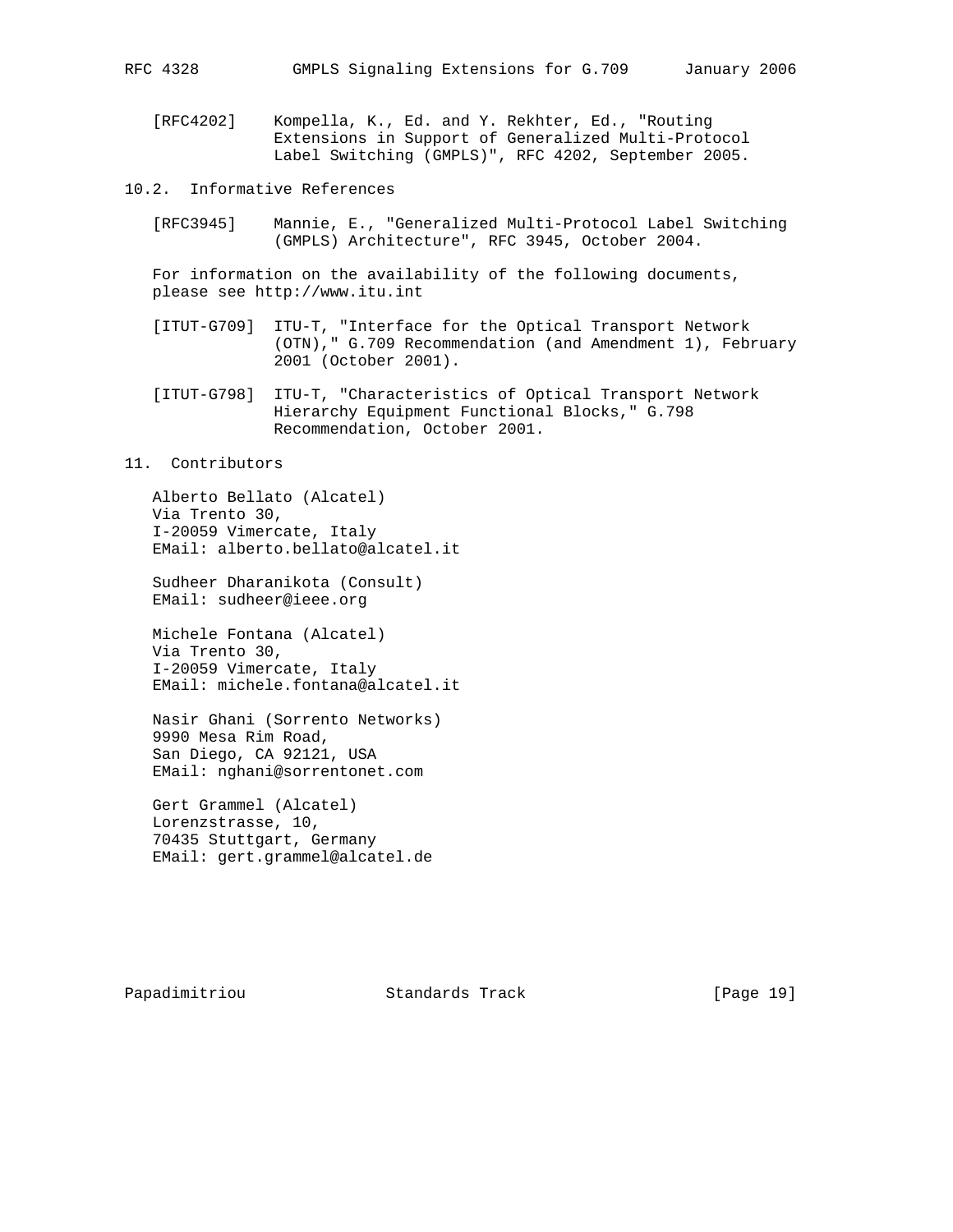Dan Guo (Turin Networks) 1415 N. McDowell Blvd, Petaluma, CA 94954, USA EMail: dguo@turinnetworks.com

 Juergen Heiles (Siemens) Hofmannstr. 51, D-81379 Munich, Germany EMail: juergen.heiles@siemens.com

 Jim Jones (Alcatel) 3400 W. Plano Parkway, Plano, TX 75075, USA EMail: jim.d.jones@alcatel.com

 Zhi-Wei Lin (Lucent) 101 Crawfords Corner Rd, Rm 3C-512 Holmdel, New Jersey 07733-3030, USA EMail: zwlin@lucent.com

 Eric Mannie (Consult) EMail: eric\_mannie@hotmail.com

 Maarten Vissers (Alcatel) Lorenzstrasse, 10, 70435 Stuttgart, Germany EMail: maarten.vissers@alcalel.de

 Yong Xue (WorldCom) 22001 Loudoun County Parkway, Ashburn, VA 20147, USA EMail: yong.xue@wcom.com

Papadimitriou **Standards Track** [Page 20]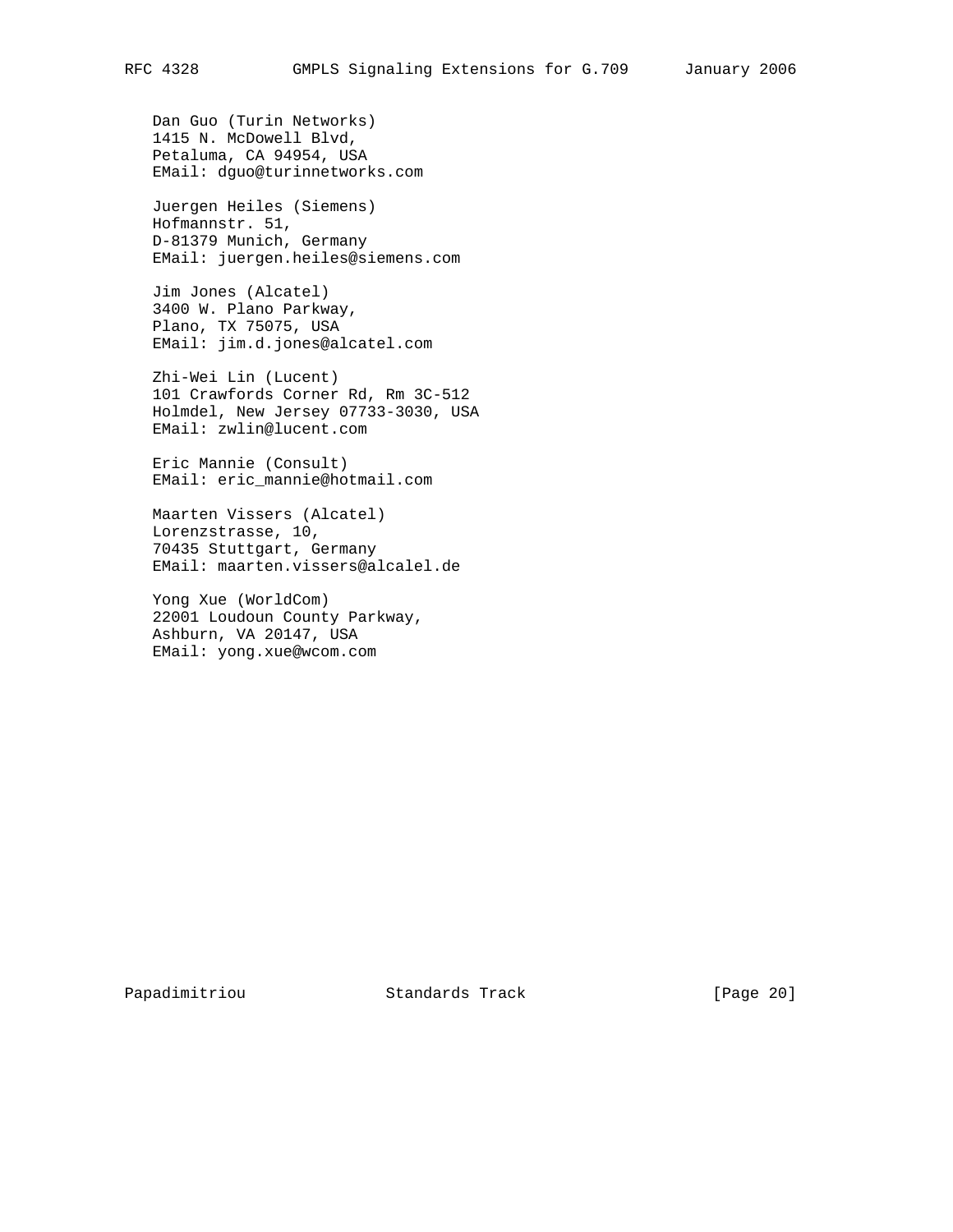# Appendix A. Abbreviations

| BSNT        | Bit Stream without Octet Timing              |
|-------------|----------------------------------------------|
| <b>BSOT</b> | Bit Stream with Octet Timing                 |
| <b>CBR</b>  | Constant Bit Rate                            |
| ESCON       | Enterprise Systems Connection                |
| FC          | Fiber Channel                                |
| ${\tt FEC}$ | Forward Error Correction                     |
| FICON       | Fiber Connection                             |
| <b>FSC</b>  | Fiber Switch Capable                         |
| <b>GCC</b>  | General Communication Channel                |
| GFP         | Generic Framing Procedure                    |
| LSC         | Lambda Switch Capable                        |
| LSP         | Label Switched Path                          |
| MS          | Multiplex Section                            |
| naOH        | non-associated Overhead                      |
| NMC         | Number of Multiplexed Components             |
| NVC         | Number of Virtual Components                 |
| OCC         | Optical Channel Carrier                      |
| <b>OCG</b>  | Optical Carrier Group                        |
| 0Ch         | Optical Channel (with full functionality)    |
| 0Chr        | Optical Channel (with reduced functionality) |
| ODTUG       | Optical Date Tributary Unit Group            |
| ODU         | Optical Channel Data Unit                    |
| OH          | Overhead                                     |
| OMS         | Optical Multiplex Section                    |
| OMU         | Optical Multiplex Unit                       |
| <b>OOS</b>  | OTM Overhead Signal                          |
| OPS.        | Optical Physical Section                     |
| OPU         | Optical Channel Payload Unit                 |
| <b>OSC</b>  | Optical Supervisory Channel                  |
| OTH         | Optical Transport Hierarchy                  |
| OTM         | Optical Transport Module                     |
| OTN         | Optical Transport Network                    |
| OTS.        | Optical Transmission Section                 |
| <b>OTU</b>  | Optical Channel Transport Unit               |
| OTUKV       | Functionally Standardized OTUk               |
| PPP         | Point to Point Protocol                      |
| <b>PSC</b>  | Packet Switch Capable                        |
| <b>RES</b>  | Reserved                                     |
| RS          | Regenerator Section                          |
| TTI         | Trail Trace Identifier                       |
| TDM         | Time Division Multiplex                      |
|             |                                              |

Papadimitriou Standards Track [Page 21]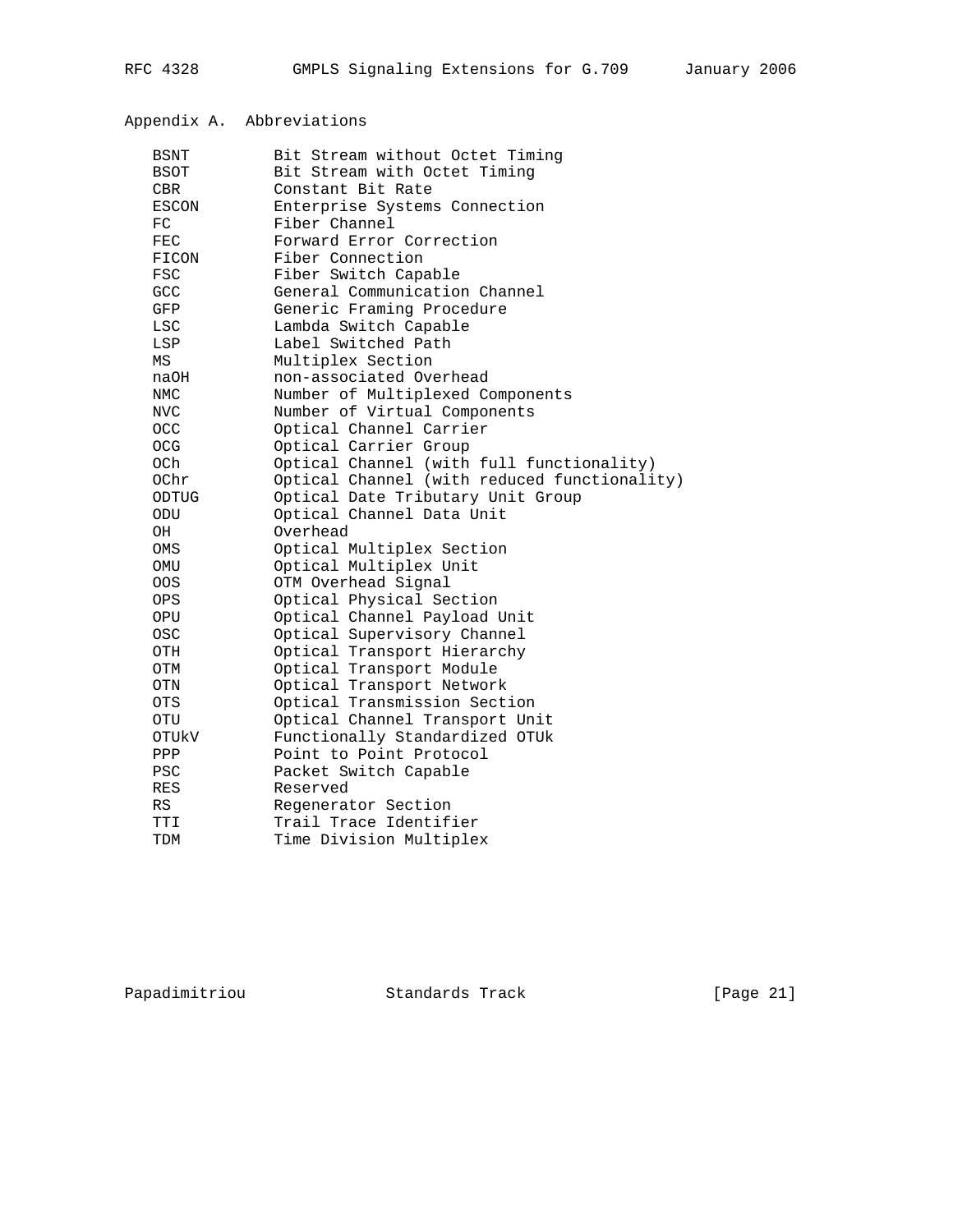Appendix B. G.709 Indexes

 - Index k: The index "k" is used to represent a supported bit rate and the different versions of OPUk, ODUk and OTUk. k=1 represents an approximate bit rate of 2.5 Gbit/s, k=2 represents an approximate bit rate of 10 Gbit/s,  $k = 3$  an approximate bit rate of 40 Gbit/s and  $k =$  4 an approximate bit rate of 160 Gbit/s (under definition). The exact bit-rate values are in kbits/s:

. OPU: k=1: 2 488 320.000, k=2: 9 995 276.962, k=3: 40 150 519.322

. ODU: k=1: 2 498 775.126, k=2: 10 037 273.924, k=3: 40 319 218.983

. OTU: k=1: 2 666 057.143, k=2: 10 709 225.316, k=3: 43 018 413.559

 - Index m: The index "m" is used to represent the bit rate or set of bit rates supported on the interface. This is a one or more digit "k", where each "k" represents a particular bit rate. The valid values for m are (1, 2, 3, 12, 23, 123).

 - Index n: The index "n" is used to represent the order of the OTM, OTS, OMS, OPS, OCG and OMU. This index represents the maximum number of wavelengths that can be supported at the lowest bit rate supported on the wavelength. It is possible that a reduced number of higher bit rate wavelengths are supported. The case n=0 represents a single channel without a specific wavelength assigned to the channel.

 - Index r: The index "r", if present, is used to indicate a reduced functionality OTM, OCG, OCC and OCh (non-associated overhead is not supported). Note that for  $n=0$  the index r is not required as it implies always reduced functionality.

Editor's Address

 Dimitri Papadimitriou (Alcatel) Francis Wellesplein 1, B-2018 Antwerpen, Belgium

 Phone: +32 3 240-8491 EMail: dimitri.papadimitriou@alcatel.be

Papadimitriou **Standards Track** [Page 22]